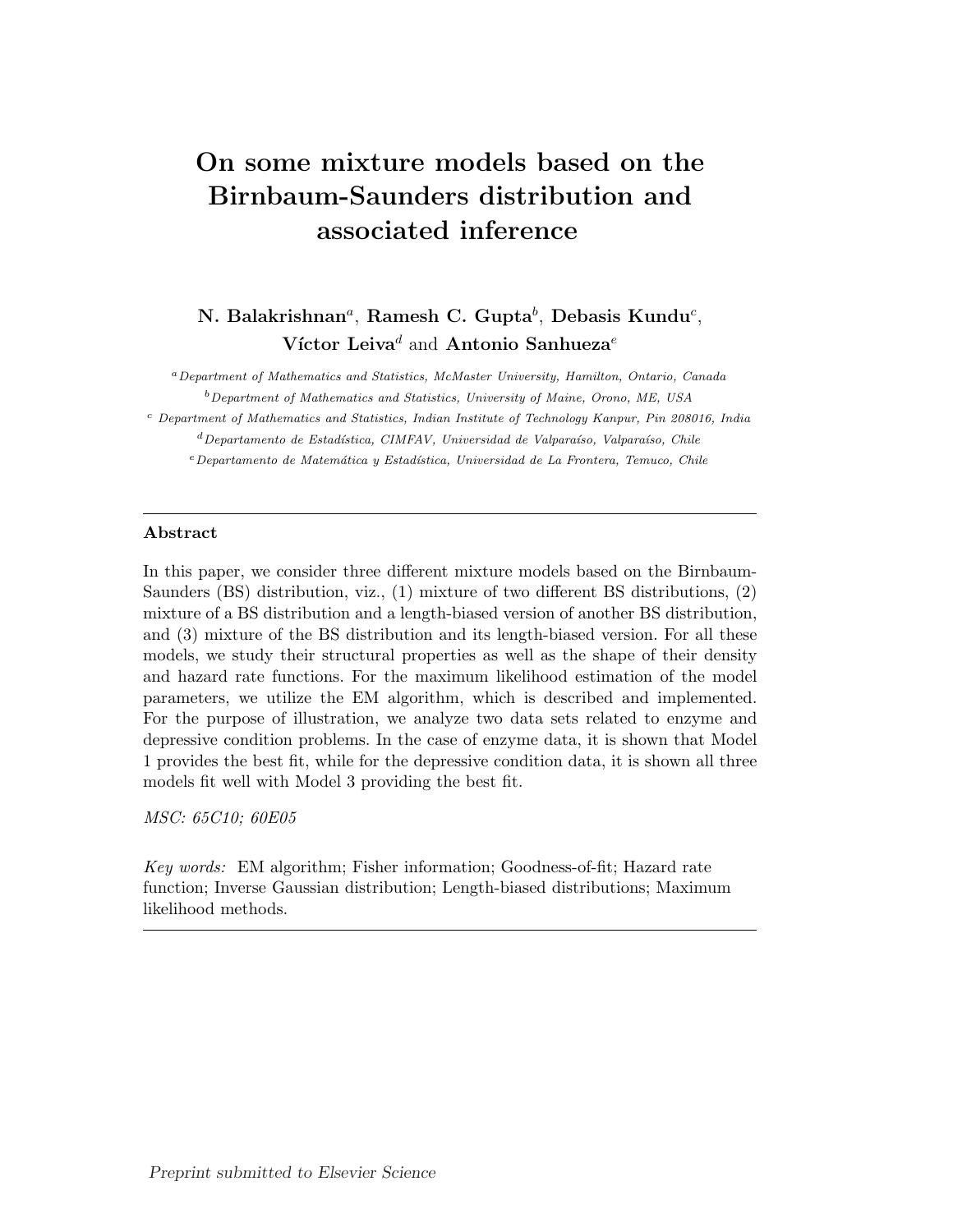# 1 Introduction

Birnbaum and Saunders (1969) proposed a fatigue failure model based on a physical argument derived from the cumulative damage or Miner law. This model is known as the Birnbaum-Saunders (BS) distribution. Desmond (1985) strengthened the physical justification of this model and relaxed some of the assumptions made by Birnbaum and Saunders (1969). The BS model is a positively skewed, unimodal, two-parameter distribution with non-negative support possessing many attractive properties. This model has found several applications in the literature including lifetime, survival and environmental data analysis.

Extensive work has been done on the BS distribution with regard to its properties, inference and applications. A comprehensive treatment on the BS distribution till mid 90's can be found in Johnson, Kotz and Balakrishnan (1995, pp. 651-662). For more recent references on this distribution and some of its generalizations, the readers may refer to Ng, Kundu and Balakrishnan (2003, 2006), Kundu, Kannan and Balakrishnan (2008), Sanhueza, Leiva and Balakrishnan (2008), and Balakrishnan, Leiva, Sanhueza and Vilca (2009).

Since a random variable (RV) following the BS distribution is defined through a standard normal RV, then the probability density function (PDF) and the cumulative distribution function (CDF) of the BS model can be expressed in terms of the standard normal PDF and CDF. As mentioned, the PDF of the BS distribution is unimodal. Kundu, Kannan and Balakrishnan (2008) showed that the hazard rate function (HRF) of this distribution is not monotone and is in fact unimodal for all ranges of the parameter values; see also Gupta and Akman (1995, 1997) and Bebbington, Lai and Zitikis (2008).

Length-biased (LB) – also referred to as size-biased – versions of a distribution have received considerable attention in the literature; see Fisher (1934), Rao (1965), and Cox (1969). The LB distributions are a special case of the weighted distributions, which have been derived from a LB sampling procedure; see Patil (2002). These distributions have found applications in diverse areas such as biometry, ecology, environmental science, and reliability analysis. LB versions of several distributions have been considered. Patil and Rao (1978) provided a table of some basic distributions and their LB versions, while Khattree (1989) presented relationships among variates and their LB versions for some specific distributions. In the context of reliability, this relationship was treated by some other authors; see, for example, Gupta and Keating (1985), Jain (1989), and the references therein. A review of different LB distributions and their applications has been provided by Gupta and Kirmani (1990); one may also refer to Olyede and George (2002) for some more recent works in this direction. Specifically, LB versions of the IG and lognormal distributions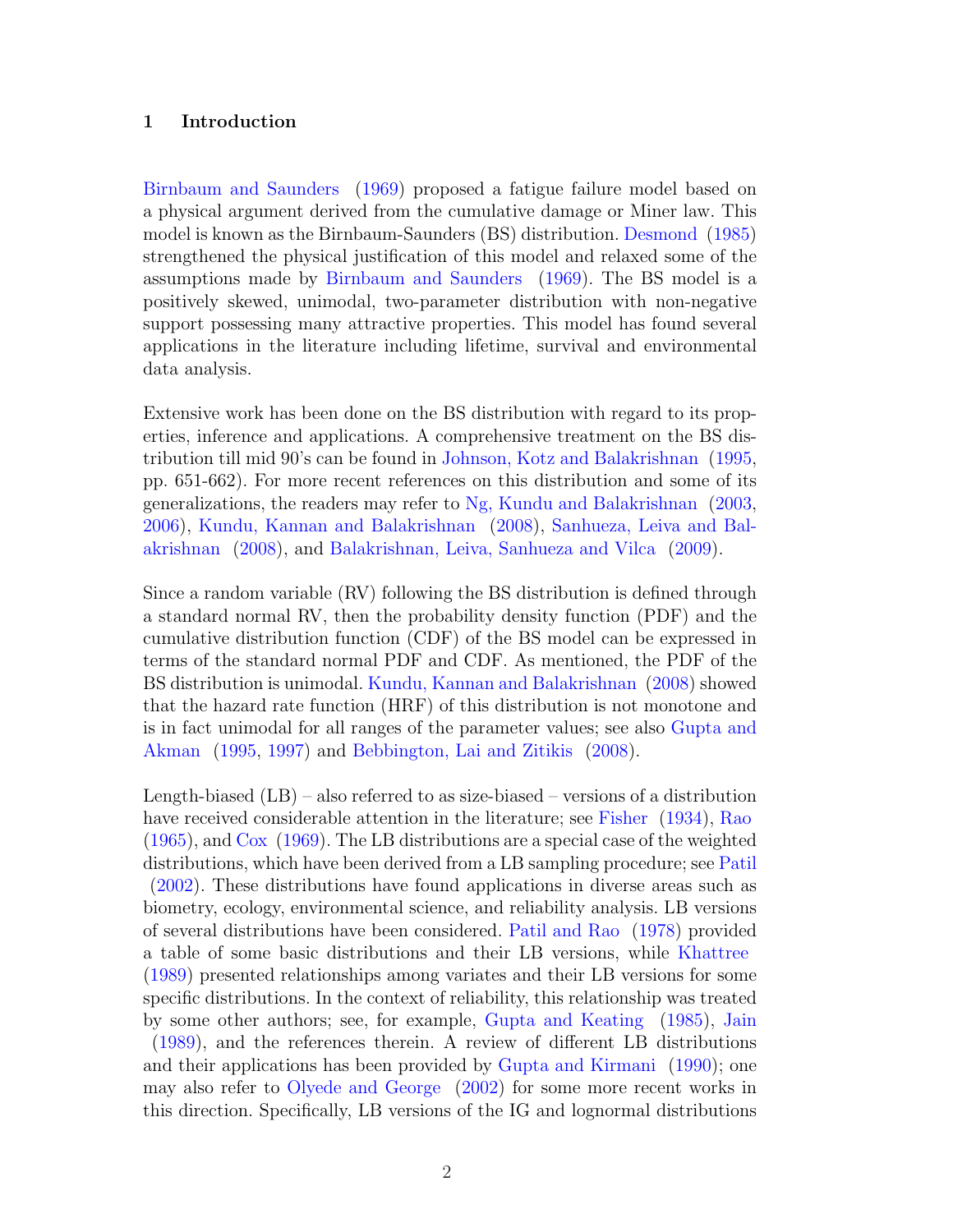can be seen in Sansgiry and Akman (2001) and Gupta and Akman (1995). Recently, Leiva, Sanhueza and Angulo (2009) considered the LB version of the BS (LBS) distribution and illustrated its application in water quality analysis.

In reliability studies, populations often turn out to be heterogeneous simply because there are at least two subpopulations, with one being the standard subpopulation (sometimes called strong) and the other one being the defective subpopulation (weak). For this reason, data arising from such heterogeneous populations need to be modeled by a mixture of two or more life distributions. More details about life distributions can be seen in Johnson, Kotz and Balakrishnan (1995, pp. 639-681) and Marshall and Olkin (2007), and about mixture distributions in McLachlan and Peel (2000).

In this paper, we consider three different two-component mixture models based on the BS and LBS distributions. Model 1 is a mixture of two BS distributions with different sets of parameters, which involves five parameters including one mixing parameter. Model 2 is a mixture of the BS and LBS distributions with different sets of parameters, which is once again a five-parameter model. Finally, Model 3 is a special case of Model 2, which is a mixture of a BS distribution and its LB version, and so consequently it has only three parameters including one mixing parameter. In this paper, we discuss different structural and reliability aspects of these three mixture distributions. It is well-known (see, e.g., Ng, Kundu and Balakrishnan (2003)) that the maximum likelihood (ML) estimators of the parameters of a two-parameter BS distribution can not be obtained in closed-form. Thus, one needs to solve a non-linear equation for the determination of the ML estimates. This is also the case when the parameters of the LBS distribution are estimated by the ML method. For the direct computation of the ML estimates of the model parameters, one needs to solve five-dimensional optimization problems for Models 1 and 2, but this optimization problem is reduced to one three-dimensional for the case of Model 3. To facilitate the associated numerical procedure, we use the expectation and maximization (EM) algorithm proposed by Dempster, Laird and Rubin (1977) for the computation of the ML estimates of all the model parameters through which the required multi-dimensional optimization is solved by a sequence of one-dimensional optimizations. Finally, using the idea of Louis (1982), it also becomes possible to compute the Fisher information matrix, which is useful in constructing asymptotic confidence intervals for the model parameters.

Bhattacharyya and Fries (1982), Desmond (1986), and Jorgensen, Seshadri and Whitmore (1991) noted a relationship between the BS and inverse Gaussian (IG) distributions. They observed that the BS distribution can be obtained as an equally weighted mixture of an IG distribution and its LB (LIG) version (or complementary reciprocal). In the case of Model 1, this relationship can be utilized for computing the ML estimates more efficiently. It is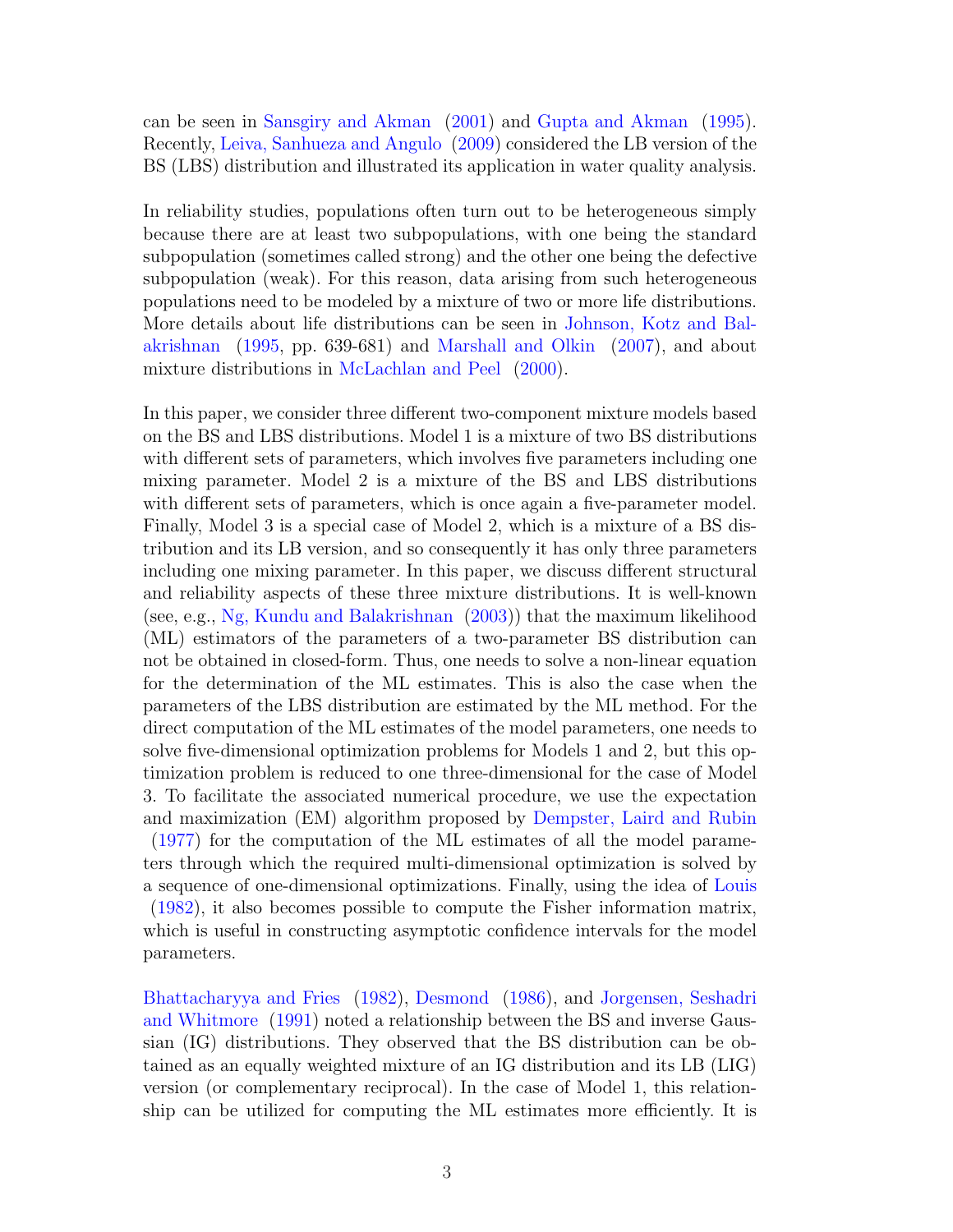observed that for each E-step of the EM algorithm, the corresponding M-step can be obtained in an explicit form by using the fact that the ML estimators of the parameters of the IG and LIG distributions can be explicitly obtained. This renders the implementation of the EM algorithm to be efficient and effective. In the case of Model 2, while implementing the EM algorithm, it is observed that in each E-step, the corresponding M-step would require two one-dimensional optimizations, which significantly reduces the computational burden. Model 3 is, in fact, a weighted version of the two-parameter BS distribution with a linear weight function. In this last model, the corresponding M-step would require solving only one non-linear equation in each E-step.

The rest of the paper is organized as follows. In Section 2, we briefly describe the BS and LBS distributions. In Section 3, we present the three mixture models and examine some of their properties. In Section 4, we deal with the estimation problem for the three models. In Section 5, we analyze two real data sets for the purpose of illustrating the three mixture models discussed in this work. Finally, in Section 6, we make some concluding comments.

# 2 Background

## 2.1 The Birnbaum-Saunders distribution

From now on, if a RV T follows the two-parameter BS distribution, the notation  $T \sim BS(\alpha, \beta)$  is used. In this case, the PDF of T can be written as

$$
f_T(t; \alpha, \beta) = \frac{1}{\sqrt{2\pi}} \exp\left(-\frac{1}{2\alpha^2} \left[\frac{t}{\beta} + \frac{\beta}{t} - 2\right]\right) \frac{\left[\left\{\frac{\beta}{t}\right\}^{\frac{1}{2}} + \left\{\frac{\beta}{t}\right\}^{\frac{3}{2}}\right]}{2\alpha\beta}, \quad t > 0, (1)
$$

where  $\alpha$  and  $\beta$  are the shape and scale parameters of the BS distribution, respectively. The corresponding CDF of T is given by

$$
F_T(t; \alpha, \beta) = \Phi\left(\frac{1}{\alpha} \left[ \left\{ \frac{t}{\beta} \right\}^{\frac{1}{2}} - \left\{ \frac{\beta}{t} \right\}^{\frac{1}{2}} \right] \right), \quad t > 0,
$$
\n(2)

where  $\Phi(\cdot)$  is the CDF of the standard normal distribution. The quantile function of  $T$  is expressed as

$$
t(q) = \frac{\beta}{4} \left[ \alpha z(q) + \sqrt{\{\alpha z(q)\}^2 + 4} \right]^2, \quad 0 < q < 1,\tag{3}
$$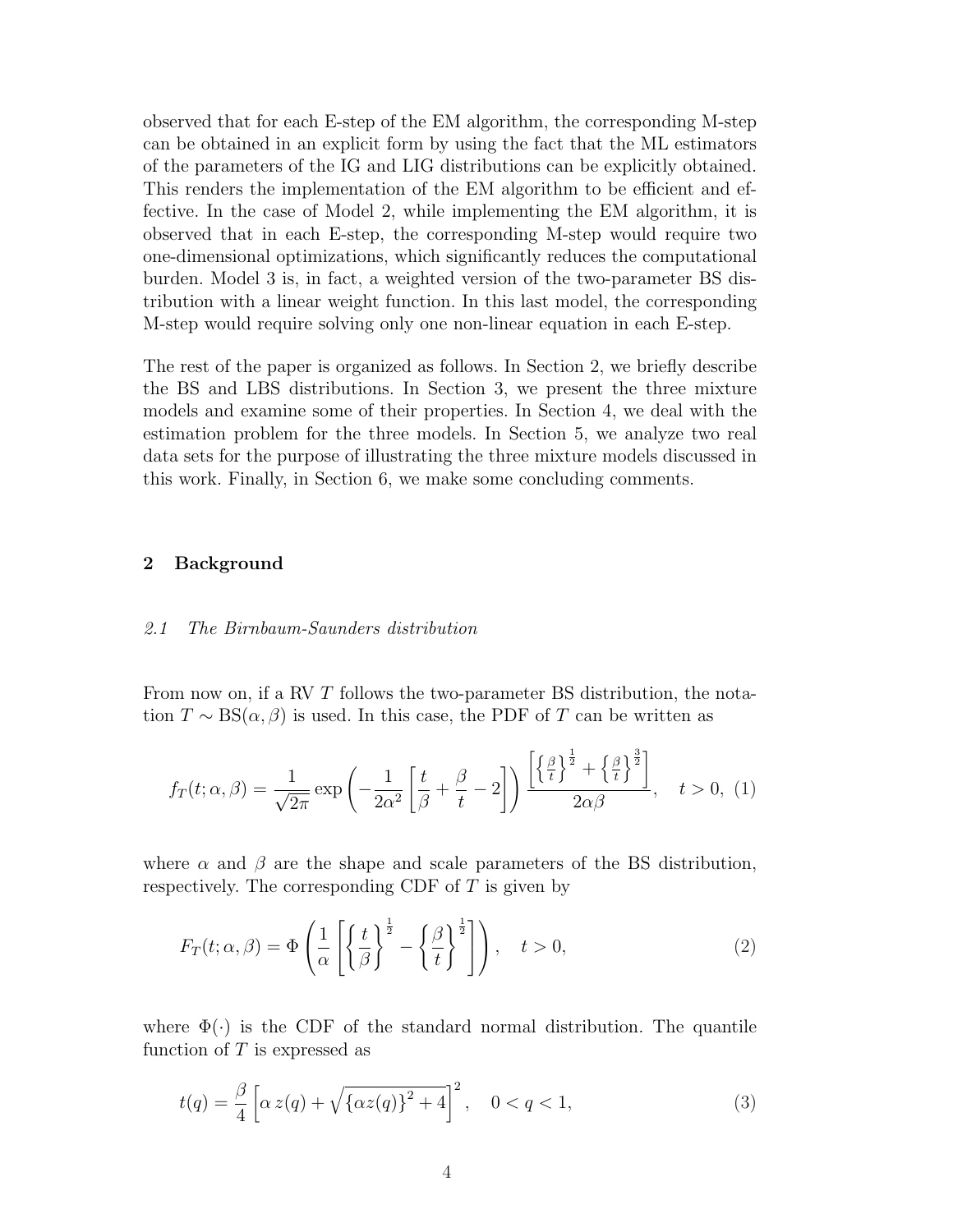where  $z(q)$  is the qth quantile of the standard normal distribution. Since  $t(0.5) = \beta$ ,  $\beta$  is also the median of the BS distribution. The HRF of T can be easily obtained from (1) and (2) as

$$
h_T(t; \alpha, \beta) = \frac{f_T(t; \alpha, \beta)}{\Phi\left(-\frac{1}{\alpha}\left[\left\{\frac{t}{\beta}\right\}^{\frac{1}{2}} - \left\{\frac{\beta}{t}\right\}^{\frac{1}{2}}\right]\right)}, \quad t > 0.
$$
\n(4)

Some basic properties include: (i)  $c T \sim BS(\alpha, c\beta)$ , with  $c > 0$ , and (ii)  $1/T \sim$ BS  $(\alpha, 1/\beta)$ . From (3), it is possible to note that  $T \stackrel{\text{d}}{=} [\beta/4] \left[ \alpha Z + \beta Z + \beta Z + \beta Z + \gamma Z \right]$  $\tilde{\phantom{a}}$  $\left[\frac{(\mu)^2}{4\alpha Z^2+4}\right]^2$ , where  $Z \sim N(0, 1)$ , where  $\stackrel{d}{=}$  means equal distribution. Thus, it can be proved that

$$
X \stackrel{\text{d}}{=} \frac{1}{2} \left[ \left\{ \frac{T}{\beta} \right\}^{\frac{1}{2}} - \left\{ \frac{\beta}{T} \right\}^{\frac{1}{2}} \right] \sim \mathcal{N} \left( 0, \frac{\alpha^2}{4} \right),\tag{5}
$$

where  $N(a, b^2)$  denotes the normal distribution with mean a and variance b<sup>2</sup>, which implies  $T = \beta \left[1 + 2X^2 + 2X\{1 + X^2\}^{\frac{1}{2}}\right] \sim BS(\alpha, \beta)$ . Using the transformation given in  $(5)$ , the rth moment of T can be shown to be

$$
\mathcal{E}\left[T^{r}\right] = \beta^{r} \sum_{j=0}^{r} {2r \choose 2j} \sum_{i=0}^{j} {j \choose i} \frac{(2r-2j+2i)!}{2^{r-j+i}(r-j+i)!} \left[\frac{\alpha}{2}\right]^{2r-2j+2i}.
$$
 (6)

In particular, from (6), we have

$$
E[T] = \beta \left[ 1 + \frac{\alpha^2}{2} \right], \quad V[T] = [\alpha \beta]^2 \left[ 1 + \frac{5\alpha^2}{4} \right],
$$
  

$$
\beta_1[T] = \frac{16\alpha^2 [11\alpha^2 + 6]}{[5\alpha^2 + 4]^3}, \quad \text{and} \quad \beta_2[T] = 3 + \frac{6\alpha^2 [93\alpha^2 + 40]}{[5\alpha^2 + 4]^3},
$$
 (7)

where  $\beta_1[T]$  and  $\beta_2[T]$  denote the coefficients of skewness and kurtosis of T, respectively. From  $\beta_1[T]$  in (7), it may be observed that, as  $\alpha \to 0$ , the skewness also goes to zero, so that the BS distribution tends in this case to be symmetrical, but it degenerates at the scale parameter  $\beta$ ; see Kundu, Kannan and Balakrishnan (2008). If  $\beta = 1$ , then the mode of the BS distribution can be obtained as the solution of the non-linear equation

$$
\frac{x[3x^{\frac{3}{2}} + x^{\frac{1}{2}}]}{1 - x^2} = \frac{1}{\alpha^2}.\tag{8}
$$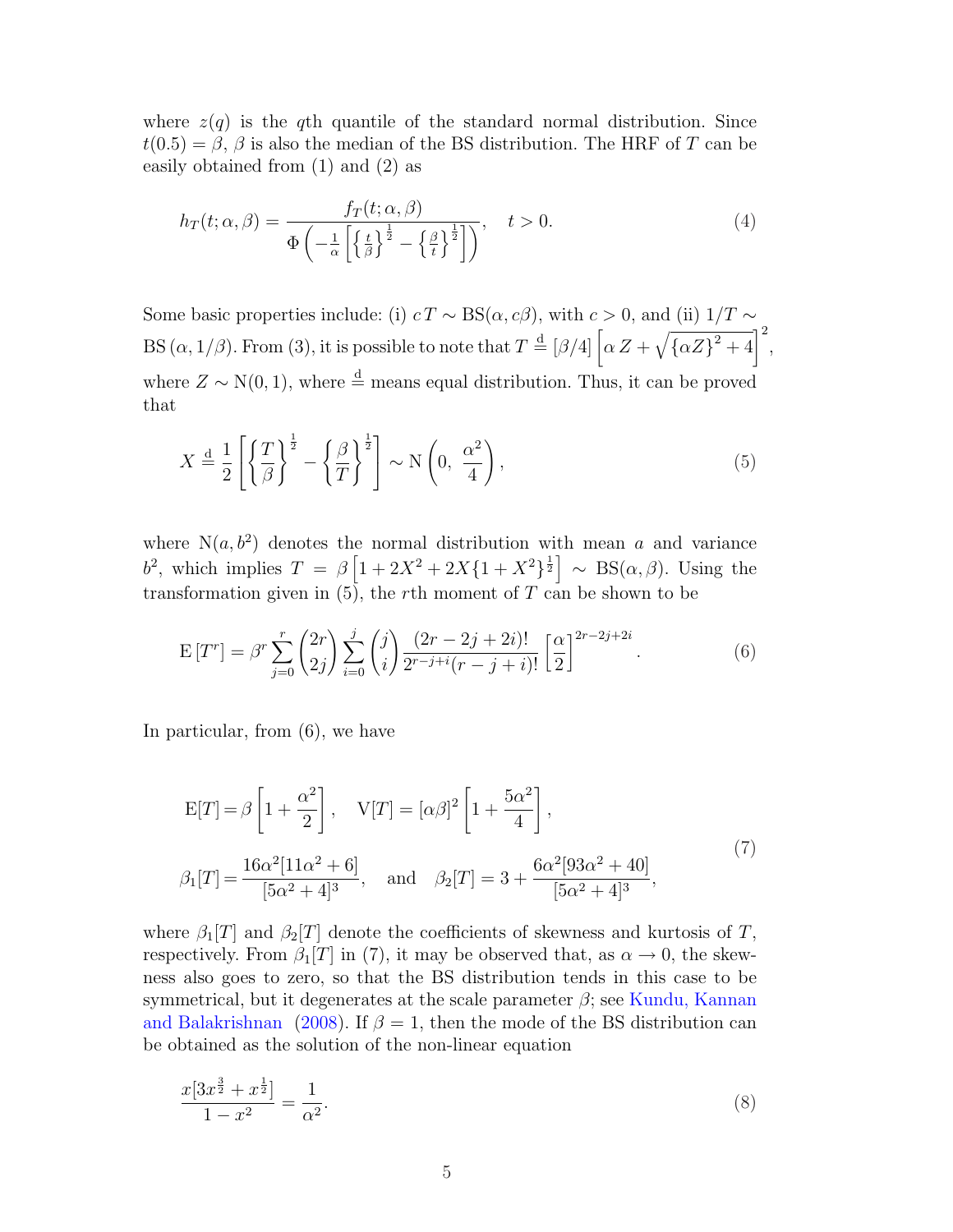If  $x^*(\alpha)$  is the solution of (8), then this modal value becomes  $\beta x^*(\alpha)$ . From (8), it is immediate that  $x^*(\beta) < 1$ , so that the mode of the BS distribution is less than  $\beta$ . Table 1 presents the BS modal values for different values of  $\alpha$ . From this table, it is readily seen that  $x^*$  is a decreasing function of  $\alpha$ . Table 1

| Values of $x^*$ for different choices of $\alpha$ . |  |  |  |                                                                   |  |  |  |  |  |  |  |  |
|-----------------------------------------------------|--|--|--|-------------------------------------------------------------------|--|--|--|--|--|--|--|--|
|                                                     |  |  |  | $\alpha$ 0.5 1.0 1.5 2.0 2.5 3.0 3.5 4.0 4.5 5.0                  |  |  |  |  |  |  |  |  |
|                                                     |  |  |  | $x^*$ 0.720 0.471 0.337 0.258 0.207 0.172 0.146 0.126 0.110 0.098 |  |  |  |  |  |  |  |  |

We now briefly describe how the ML estimation of the parameters of the BS distribution can be done based on a random sample  $T_1, \ldots, T_n$ , where  $T_i \sim \text{BS}(\alpha, \beta)$ , for  $i = 1, \ldots, n$ . The ML estimator of  $\alpha$ , say  $\hat{\alpha}$ , is explicitly obtained as

$$
\widehat{\alpha} = \left[\frac{s}{\widehat{\beta}} + \frac{\widehat{\beta}}{r} - 2\right]^{\frac{1}{2}},\tag{9}
$$

where  $\hat{\beta}$  is the ML estimator of  $\beta$ . However, it is not possible to find an explicit form for  $\hat{\beta}$ . Thus, the ML estimate of  $\beta$  can be obtained as the unique positive root of the equation

$$
\beta^2 - \beta[2s + K(\beta)] + r[s + K(\beta)] = 0,\tag{10}
$$

where  $s = [1/n] \sum_{i=1}^n t_i$  and  $r = [[1/n] \sum_{i=1}^n [1/t_i]]^{-1}$  are the sample arithmetic and harmonic means, respectively, and  $K(u) = [[1/n] \sum_{i=1}^{n} [u + t_i]^{-1}]^{-1}$  is the harmonic mean function, for  $u \geq 0$ , such that  $K(0) = r$ . Note that (10) can be easily solved by using the fixed-point type equation given by

$$
h(\beta) = \beta, \quad \text{where} \quad h(\beta) = \frac{\beta^2 + r[s + K(\beta)]}{2r + K(\beta)}.
$$
\n
$$
(11)
$$

Then, a simple iterative scheme such as  $h(\beta^{(m)}) = \beta^{(m+1)}$  can be used to determine the ML estimate of  $\beta$  based on an initial guess  $\beta^{(0)}$ , which can be the sample median, for example. Once  $\hat{\beta}$  is obtained as a solution of (10), then the ML estimate of  $\alpha$  can be obtained from (9). Engelhardt, Bain and Wright (1981) obtained asymptotic inference for  $\alpha$  and  $\beta$  by using the result that

$$
\begin{pmatrix}\n\widehat{\alpha} \\
\widehat{\beta}\n\end{pmatrix}\n\quad \sim \quad N \left( \begin{pmatrix}\n\alpha \\
\beta\n\end{pmatrix}, \begin{pmatrix}\n\frac{\alpha^2}{2n} & 0 \\
0 & \frac{\beta^2}{n[0.25 + \alpha^{-2} + I(\alpha)]}\n\end{pmatrix} \right),
$$
\n(12)

where  $I(\alpha) = 2 \int_0^{\infty} [[1 + g(\alpha x)]^{-1} - 0.5]^2 d\Phi(x)$  and  $g(y) = 1 + y^2/2 + y[1 +$  $y^2/4$ <sup>[1/2</sup>]. An alternative way for determining the variance-covariance matrix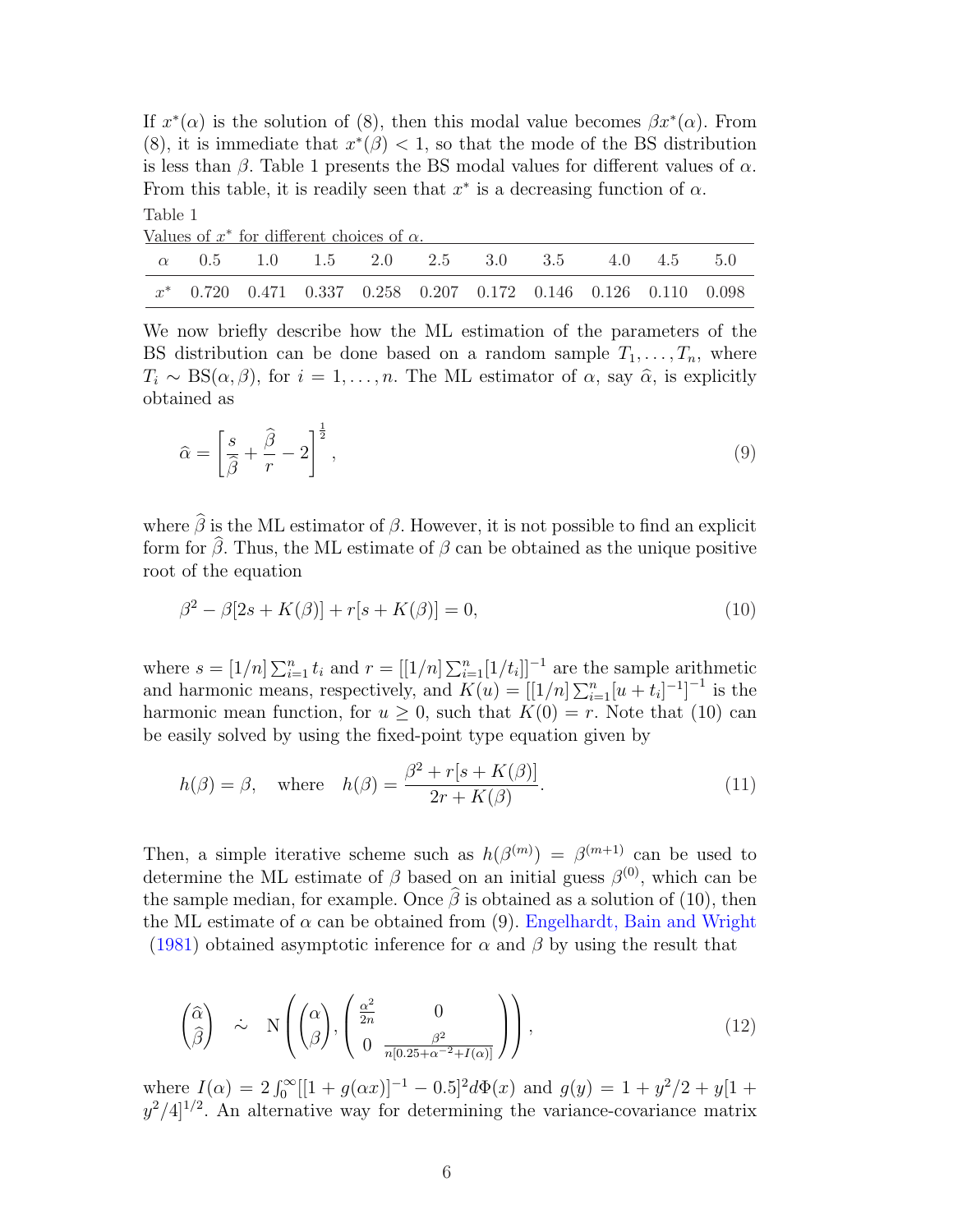of  $\hat{\boldsymbol{\theta}} = (\hat{\alpha}, \hat{\beta})$  is from the expected information matrix, say  $J(\boldsymbol{\theta})$ , as  $Var[\hat{\boldsymbol{\theta}}] =$  $J(\theta)^{-1}$ . Instead of the expected information matrix, one may prefer to use the observed information matrix since it is easier to compute. In the application part of this work, we carried out asymptotic inference on the model parameters based on the observed information matrix; for more details on this approach, see Efron and Hinkley (1978).

#### 2.2 Length-biased distributions

As mentioned earlier, the LB distributions are a special case of the weighted distributions. Suppose Y is a non-negative RV with PDF  $f_Y(y)$ . The weighted version of Y, say  $Y_w$ , with weight function  $w(\cdot)$ , has a probabilistic model called the weighted distribution. The PDF of  $Y_w$  is given by

$$
f_{Y_w}(y) = \frac{w(y)f_Y(y)}{\mathbb{E}[w(Y)]}, \quad y > 0.
$$
\n(13)

Here, it is assumed that  $E[w(Y)] < \infty$ . A particular case of the weighted distributions is obtained when we use the weight function  $w(y) = y$  in (13). In this case,  $Y_w$  is called the LB (or size-biased) version of Y, denoted by L. The PDF of L is given by  $f_L(l) = l f_Y(l)/\mu$ , for  $l > 0$ , with  $\mu = E[Y] < \infty$ . The distribution of L is the LB version of the distribution of Y. Note that the LB distribution involves the same parameters as in the original model.

# 2.3 Connection between the BS and IG distributions

Consider the following mixture representation of the BS distribution. Suppose  $X_1 \sim \text{IG}(\mu, \lambda)$ , i.e.,  $X_1$  has an IG distribution with parameters  $\mu > 0$  and  $\lambda > 0$ . The PDF of  $X_1$  is given by

$$
f_{X_1}(x; \mu, \lambda) = \frac{1}{\sqrt{2\pi}} \exp\left(-\frac{\lambda}{2} \frac{[x-\mu]^2}{\mu^2 x}\right) \frac{\sqrt{\lambda}}{\sqrt{x^3}}, \quad x > 0.
$$
 (14)

Furthermore, let  $X_2$  be a RV such that  $1/X_2 \sim IG(1/\mu, \lambda/\mu^2)$ , which is independent of  $X_1$ . Then, consider a new RV given by

$$
T = \begin{cases} X_1, & \text{with probability } 1/2, \\ X_2, & \text{with probability } 1/2. \end{cases}
$$
 (15)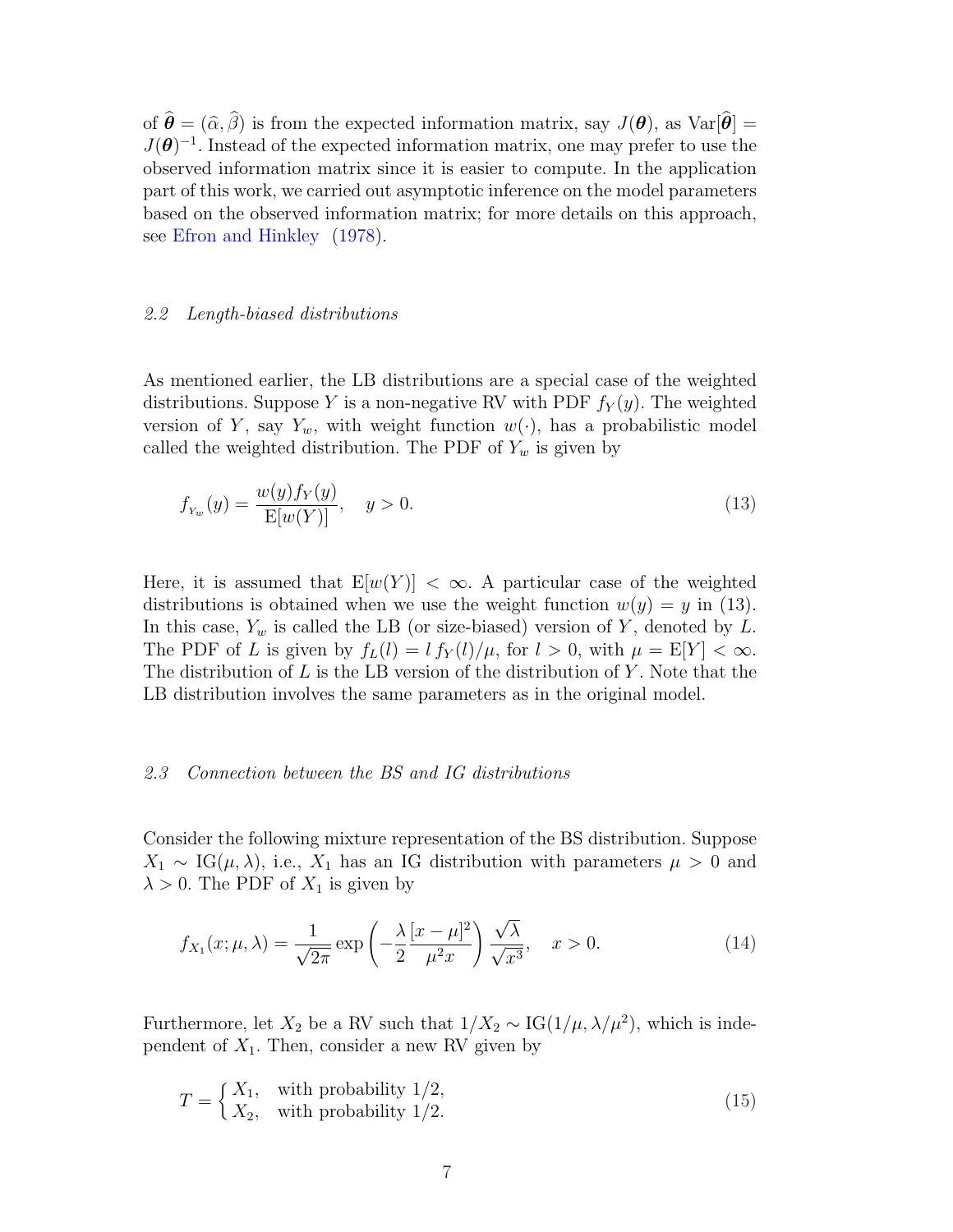Evidently, the PDF of T (being a mixture of  $X_1$  and  $X_2$ ) is defined as

$$
f_T(x; \mu, \lambda) = \frac{1}{2} f_{X_1}(x; \mu, \lambda) + \frac{1}{2} f_{X_2}(x; \mu, \lambda), \quad x > 0,
$$
 (16)

where  $f_{X_1}(x; \mu, \lambda)$  and  $f_{X_2}(x; \mu, \lambda)$  are the densities of  $X_1$  and  $X_2$ , respectively. Here, the PDF of  $X_2$  can be expressed as

$$
f_{X_2}(x;\mu,\lambda) = \frac{x f_{X_1}(x;\mu,\lambda)}{\mu}, \quad x > 0,
$$
\n(17)

where  $\mu = \mathbb{E}[X_1]$ , so that  $X_2$  is the LB version of  $X_1$ . Therefore, if  $\alpha =$  $\sqrt{\mu/\lambda}$  and  $\beta = \mu$  in (16), then  $T \sim BS(\alpha, \beta)$ . The representation given in (16) is quite useful for developing the EM algorithm. For more details on the IG model, one may refer to Chhikara and Folks (1989), Johnson, Kotz and Balakrishnan (1994, Chapter 15), and Seshadri (1993), and to Balakrishnan, Leiva, Sanhueza and Cabrera (2009) for more recent results about the BS and IG distributions and its mixture.

#### 2.4 The length-biased Birnbaum-Saunders distribution

Let  $T \sim BS(\alpha, \beta)$ . Then, the LB version of T, say L, i.e., with LBS distribution, denoted it by  $L \sim \text{LBS}(\alpha, \beta)$ , has PDF expressed as

$$
f_L(l; \alpha, \beta) = \frac{1}{\sqrt{2\pi}} \exp\left(-\frac{1}{2\alpha^2} \left[\frac{l}{\beta} + \frac{\beta}{l} - 2\right]\right) \frac{l\left[\left\{\frac{\beta}{l}\right\}^{\frac{1}{2}} + \left\{\frac{\beta}{l}\right\}^{\frac{3}{2}}\right]}{\alpha[\alpha^2 + 2]\beta^2}, \quad l > 0. \tag{18}
$$

The CDF of L is given by

$$
F_L(l; \alpha, \beta) = \Phi(a_l) + \frac{\alpha^2}{[2 + \alpha^2]} \times \left[ \exp\left(\frac{2}{\alpha^2}\right) \left\{-\Phi\left(-\frac{\sqrt{4 + \alpha^2 a_l^2}}{\alpha}\right)\right\} \right] \quad (19)
$$

$$
- \phi(a_l) \left\{a_l + \frac{\sqrt{4 + \alpha^2 a_l^2}}{\alpha}\right\} \right], \quad l > 0,
$$

where  $a_l = a_l(\alpha, \beta) = [1/\alpha][\sqrt{l/\beta} \mathcal{L}$  $\beta/l$ . The HRF of L can be easily obtained from (18) and (19) as

$$
h_L(l; \alpha, \beta) = \frac{f_L(l; \alpha, \beta)}{1 - F_L(l; \alpha, \beta)}, \quad l > 0.
$$
\n(20)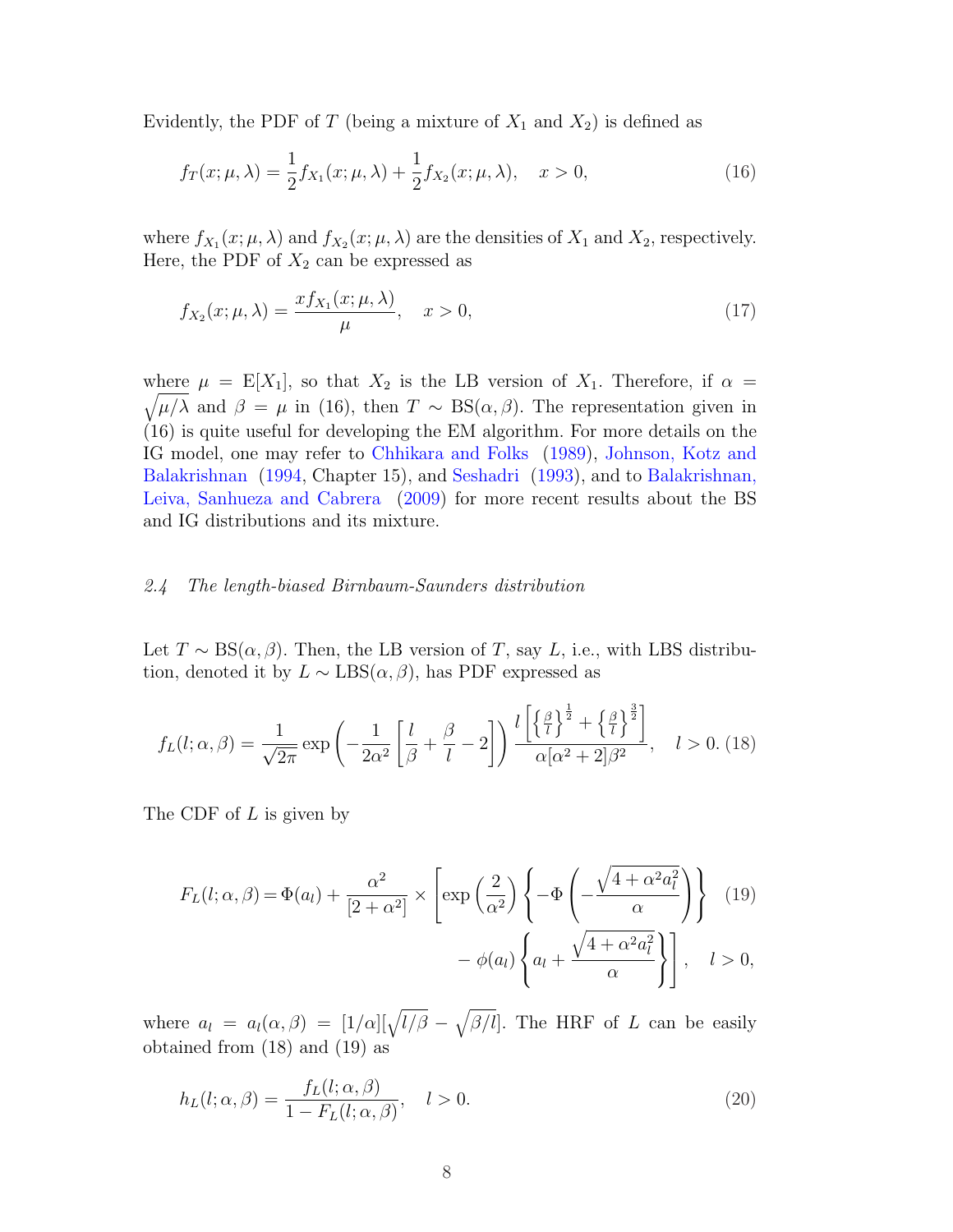Using the fact that the BS distribution in (1) is unimodal, it can be shown that the LBS distribution in (18) is also unimodal. The mode of the LBS distribution can be obtained as the solution of the cubic equation

$$
\left[\frac{x}{\beta}\right]^3 + \left[\frac{x}{\beta}\right]^2 \left[1 - \alpha^2\right] - \left[\frac{x}{\beta}\right] \left[1 + \alpha^2\right] - 1 = 0.
$$
\n(21)

It can be further shown that the HRF of the LBS distribution obtained from (20) is also unimodal for all values of  $\alpha$  and  $\beta$ . A basic property of the distribution is  $c L \sim \text{LBS}(\alpha, c\beta)$ , with  $c > 0$ . The rth moment of L is given by

$$
E[L^r] = \frac{E[T^{r+1}]}{E[T]} = \frac{1}{[\alpha^2 + 2]} \left[ \frac{2^{r+1} \Gamma(r + 3/2) \alpha^{2r+2} \beta^r}{\sqrt{\pi}} - \sum_{k=1}^{r+1} [-1]^k {2r - 2 \choose k} \frac{E[T^{r-k+1}]}{\beta^{1-k}} - \sum_{k=r+2}^{2r+1} [-1]^k {2r + 2 \choose k} \frac{E[T^{k-r-1}]}{\beta^{k-2r-1}} \right],
$$
\n(22)

where  $T \sim BS(\alpha, \beta)$  and its moments are as given in (6). In particular, from (22), we obtain

$$
E[L] = \beta \frac{[2 + 4\alpha^2 + 3\alpha^4]}{2 + \alpha^2}, \quad V[T] = [\alpha \beta]^2 \frac{[4 + 17\alpha^2 + 24\alpha^4 + 6\alpha^6]}{[2 + \alpha^2]^2},
$$
  
\n
$$
\beta_1[L] = \frac{3\alpha[8 + 48\alpha^2 + 95\alpha^4 + 48\alpha^6 + 8\alpha^8]}{\sqrt{[2 + 9\alpha^2 + 18\alpha^4 + 15\alpha^6]^3}}, \quad \text{and} \quad (23)
$$
  
\n
$$
\beta_2[L] = 3 + \frac{3\alpha^2[80 + 602\alpha^2 + 1508\alpha^4 + 1149\alpha^6 + 384\alpha^8 + 48\alpha^{10}]}{[4 + 17\alpha^2 + 24\alpha^4 + 6\alpha^6]^2}.
$$

For more details about the LBS distribution, one may refer to Leiva, Sanhueza and Angulo (2009).

We now briefly describe how the ML estimation of the parameters of the LBS distribution can be done based on a random sample  $L_1, \ldots, L_n$ , where  $L_i \sim \text{LBS}(\alpha, \beta)$ , for  $i = 1, ..., n$ . The log-likelihood function is given by

$$
\ell_{\text{LBS}}(\alpha,\beta) = -n \log(\alpha) - 2n \log(\beta) + \sum_{i=1}^{n} \log \left( \left[ \frac{\beta}{l_i} \right]^{\frac{1}{2}} + \left[ \frac{\beta}{l_i} \right]^{\frac{3}{2}} \right)
$$

$$
- \frac{1}{2\alpha^2} \sum_{i=1}^{n} \left[ \frac{l_i}{\beta} + \frac{\beta}{l_i} - 2 \right] + \sum_{i=1}^{n} \log(l_i) - n \log(\alpha^2 + 2). \tag{24}
$$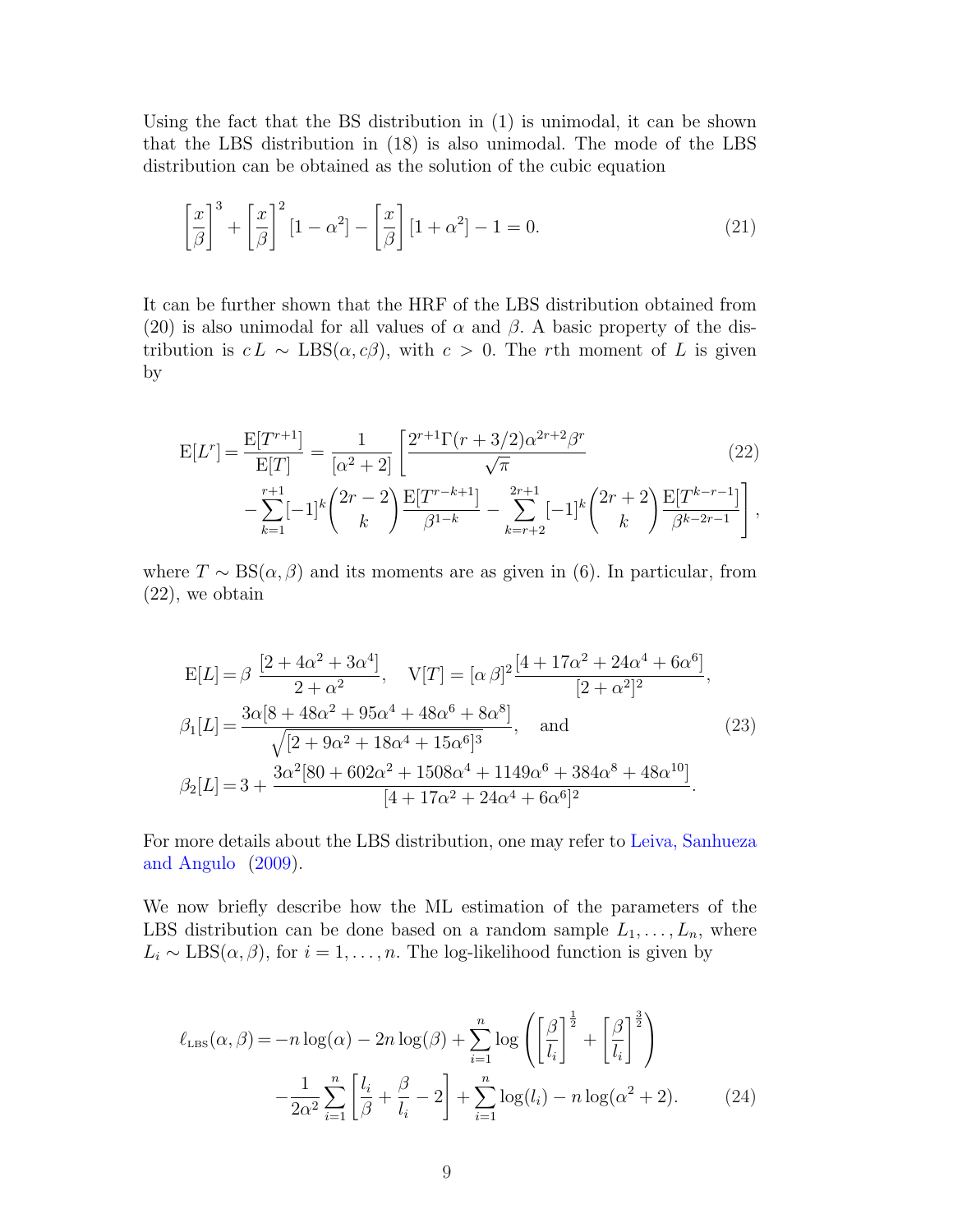For a given  $\beta$ , the ML estimator of  $\alpha$ , say  $\hat{\alpha}(\beta)$ , can be obtained as

$$
\widehat{\alpha}(\beta) = \frac{1}{\sqrt{6}} \left[ \{ A(\beta) - 2 \} + \sqrt{\{ A(\beta) - 2 \}^2 + 24A(\beta)} \right]^{\frac{1}{2}},\tag{25}
$$

where  $A(\beta) = [1/n] \sum_{i=1}^n [l_i/\beta + \beta/l_i - 2]$ . Thus, the ML estimate of  $\beta$ , say  $\hat{\beta}$ , can be obtained by first maximizing the profile log-likelihood function of β, viz.,  $\ell_{\text{LBS}}(\hat{\alpha}(\beta), \beta)$ . Once  $\hat{\beta}$  is numerically computed, the ML estimate of  $\alpha$ , say  $\hat{\alpha}$ , can be obtained from (25) as  $\hat{\alpha}(\hat{\beta})$ . Note that the maximization of the profile log-likelihood function  $\ell_{\text{LBS}}(\hat{\alpha}(\beta), \beta)$  can be done by solving the non-linear equation

$$
-\frac{3}{\beta} + \frac{1}{n\beta} \sum_{i=1}^{n} \frac{2\left[\beta/l_i\right]^{\frac{3}{2}}}{\left[\beta/l_i\right]^{\frac{1}{2}} + \left[\beta/l_i\right]^{\frac{3}{2}}} + \frac{s}{\beta^2 \hat{\alpha}^2(\beta)} - \frac{1}{r\hat{\alpha}^2(\beta)} = 0,
$$
\n(26)

where s and r are defined in (10) and  $\hat{\alpha}(\beta)$  in (25). Once again, observe that (26) can be solved by using a fixed-point type equation  $h(\beta) = \beta$ , where now

$$
h(\beta) = \left[\frac{2\beta}{n} \sum_{i=1}^{n} \frac{[\beta/l_i]^{\frac{3}{2}}}{[\beta/l_i]^{\frac{1}{2}} + [\beta/l_i]^{\frac{3}{2}}} + \frac{s}{\hat{\alpha}^2(\beta)}\right] \left[3 + \frac{\beta}{r\hat{\alpha}^2(\beta)}\right]^{-1}.
$$
 (27)

A simple iterative scheme, as detailed in Subsection 2.1, can be used to solve (27).

## 3 Three new mixture models and their properties

#### 3.1 Model 1

A RV Y has a mixture distribution of two different BS models (MTBS) if its PDF is given by

$$
f_Y(y) = pf_{T_1}(y; \alpha_1, \beta_1) + [1 - p]f_{T_2}(y; \alpha_2, \beta_2), \quad y > 0,
$$
\n(28)

where  $T_i \sim BS(\alpha_i, \beta_i)$ , with  $\alpha_i > 0, \beta_i > 0$ , and  $0 \le p \le 1$ , for  $i = 1, 2$ . The  $RVY$  with PDF in  $(28)$  is said to have a MTBS distribution, which is denoted by  $Y \sim \text{MTBS}(\alpha_1, \beta_1, \alpha_2, \beta_2, p)$ . The CDF of Y is simply

$$
F_Y(y) = pF_{T_1}(y; \alpha_1, \beta_1) + [1 - p]F_{T_2}(y; \alpha_2, \beta_2), \quad y > 0,
$$
\n(29)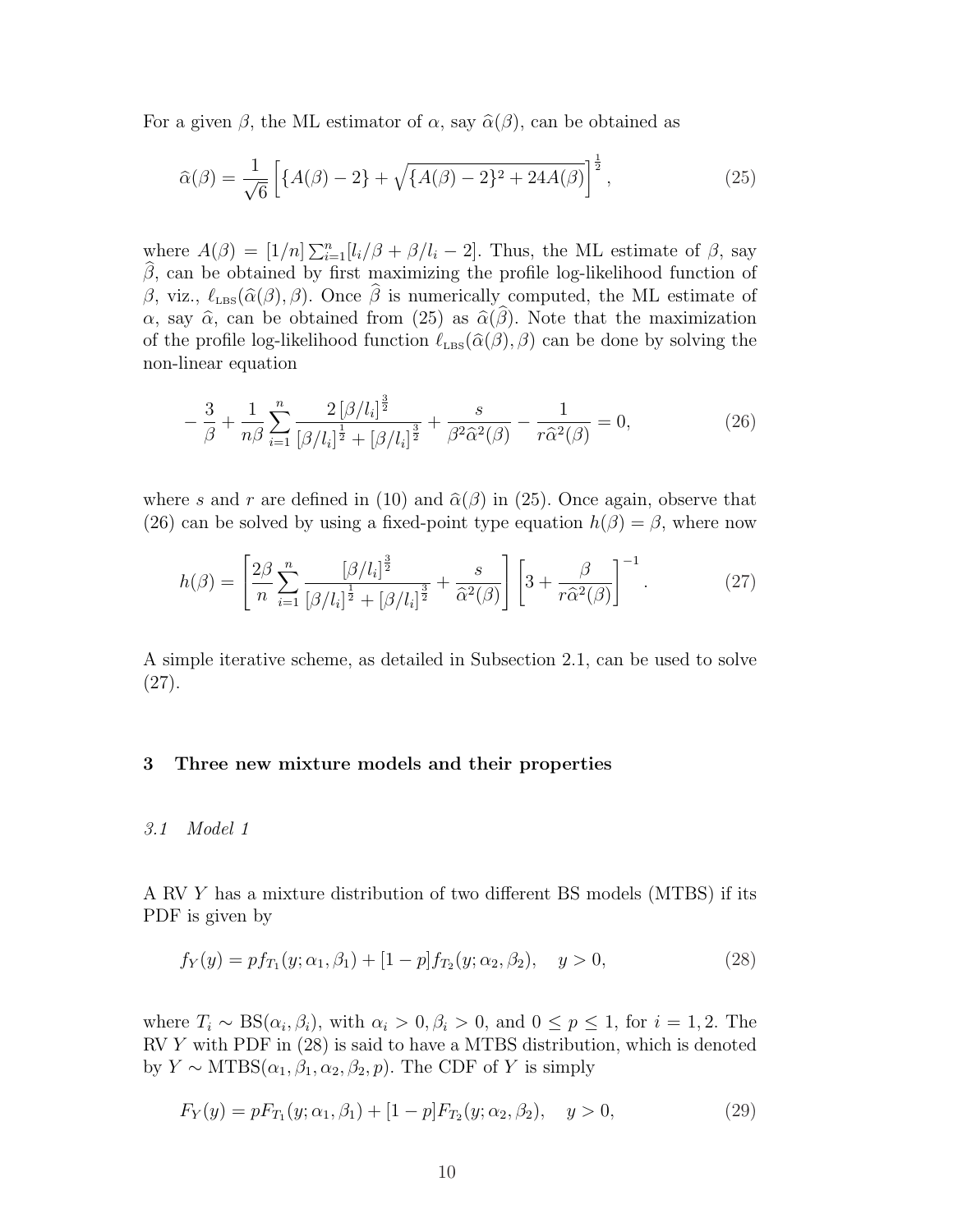where  $F_{T_i}(\cdot; \alpha_i, \beta_i)$ , for  $i = 1, 2$ , is as given in (2). It appears that the PDF in (28) is either unimodal or bimodal and its shape for some choices of  $(\alpha_1, \beta_1, \alpha_2, \beta_2, p)$  are presented in Figure 1.



Fig. 1. PDF of the MTBS distribution given in (28) for the choices of  $(\alpha_1, \beta_1, \alpha_2, \beta_2, p)$  as (a) (1.0, 1.0, 0.5, 1.0, 0.75), (b) (2.5, 1.0, 0.5, 1.0, 0.25), (c)  $(1.0, 0.5, 1.0, 1.0, 0.5)$ , and  $(d)$   $(1.0, 0.5, 0.5, 5.0, 0.25)$ .

The HRF of Y in this case is of the form

$$
h_Y(y) = \frac{pf_{T_1}(y; \alpha_1, \beta_1) + [1 - p]f_{T_2}(y; \alpha_2, \beta_2)}{1 - [pF_{T_1}(y; \alpha_1, \beta_1) + [1 - p]F_{T_2}(y; \alpha_2, \beta_2)]}, \quad y > 0,
$$
\n(30)

from which it is clear that it can be expressed as

$$
h_Y(y) = w_1(y)h_{T_1}(y) + w_2(y)h_{T_2}(y), \quad y > 0,
$$
\n(31)

where  $h_{T_1}(\cdot)$  and  $h_{T_2}(\cdot)$  are HRFs of  $T_1$  and  $T_2$ , respectively, and  $w_1(\cdot)$  and  $w_2(\cdot)$  are non-linear weight functions depending on y. As mentioned, the HRF of the BS distribution is unimodal for all values of  $\alpha$  and  $\beta$ . However, due to the complicated form of the HRF of the MTBS distribution, it is difficult to examine theoretically its shape characteristics. Graphically, we have observed that the HRF in (30) is either unimodal or bimodal depending on the values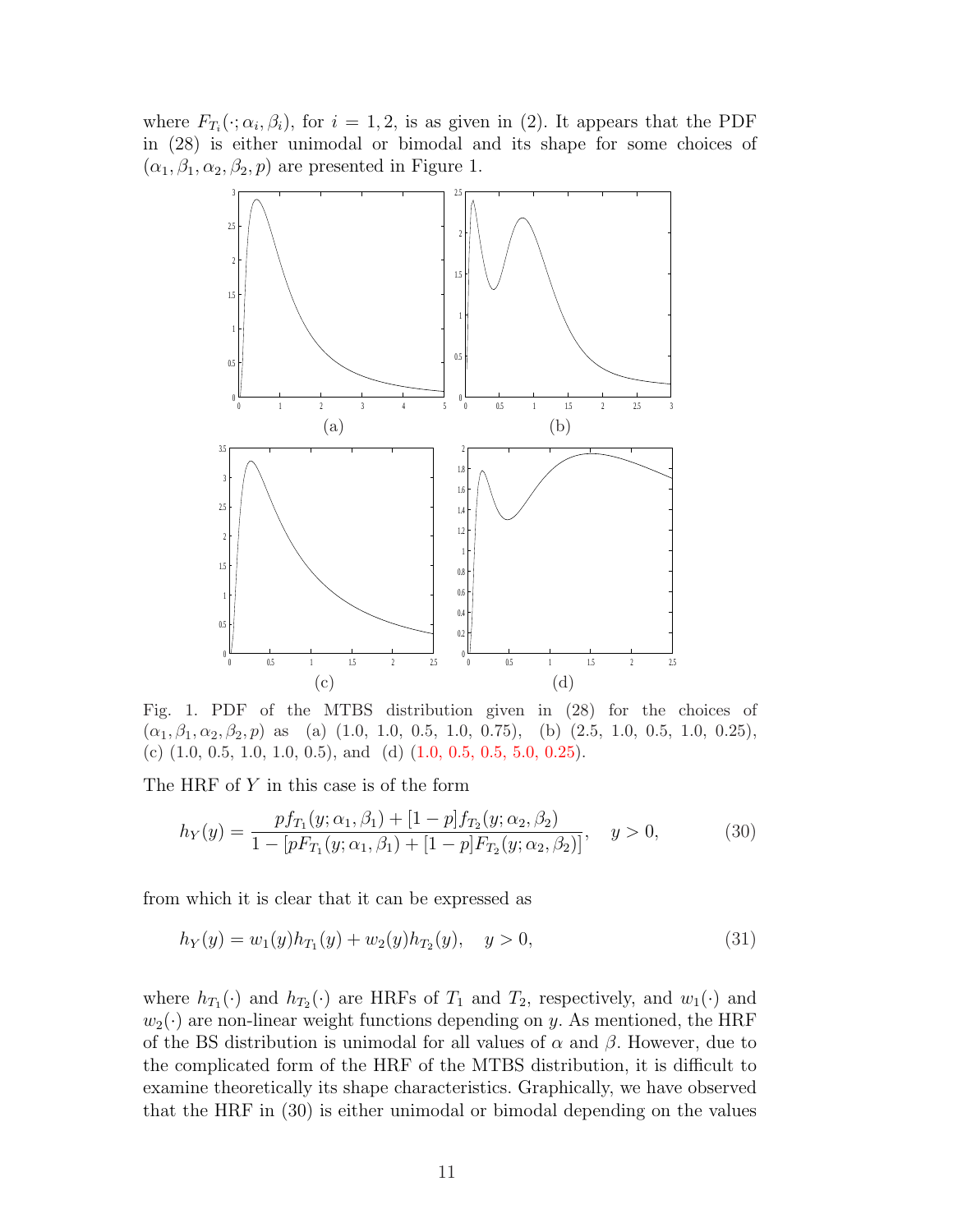of  $\alpha_1$ ,  $\beta_1$ ,  $\alpha_2$ ,  $\beta_2$  and p. For some choices of the parameters, a plot of the HRF is presented in Figure 2.



Fig. 2. HRF of the MTBS distribution given in (30) for the choices of  $(\alpha_1, \beta_1, \alpha_2, \beta_2, p)$  as (a) (1.0, 1.0, 0.5, 1.0, 0.75), (b) (2.5, 1.0, 0.5, 1.0, 0.25), (c)  $(1.0, 0.5, 1.0, 1.0, 0.5)$ , and  $(d)$   $(1.0, 0.5, 0.25, 4.0, 0.75)$ .

For  $Y$  having the PDF in  $(28)$ , the first two raw moments are given by

$$
E[Y] = p\beta_1 \left[ 1 + \frac{1}{2}\alpha_1^2 \right] + \left[ 1 - p\right]\beta_2 \left[ 1 + \frac{1}{2}\alpha_2^2 \right] \quad \text{and} \tag{32}
$$

$$
E[Y^2] = \frac{3}{2}p\beta_1^2 \left[ \alpha_1^4 + 2\alpha_1^2 + \frac{2}{3} \right] + \frac{3}{2} [1 - p]\beta_2^2 \left[ \alpha_2^4 + 2\alpha_2^2 + \frac{2}{3} \right].
$$
 (33)

Moreover, it is evident that if Y has PDF as in  $(28)$ , then  $1/Y$  has its PDF as

$$
f_{1/Y}(y) = pf_{1/T_1}(y; \alpha_1, \beta_1) + [1-p]f_{1/T_2}(y; \alpha_2, \beta_2), \quad y > 0,
$$
\n(34)

where  $1/T_i \sim BS(\alpha_i, 1/\beta_i)$ , for  $i = 1, 2$ . Therefore,  $1/Y$  also has a MTBS distribution.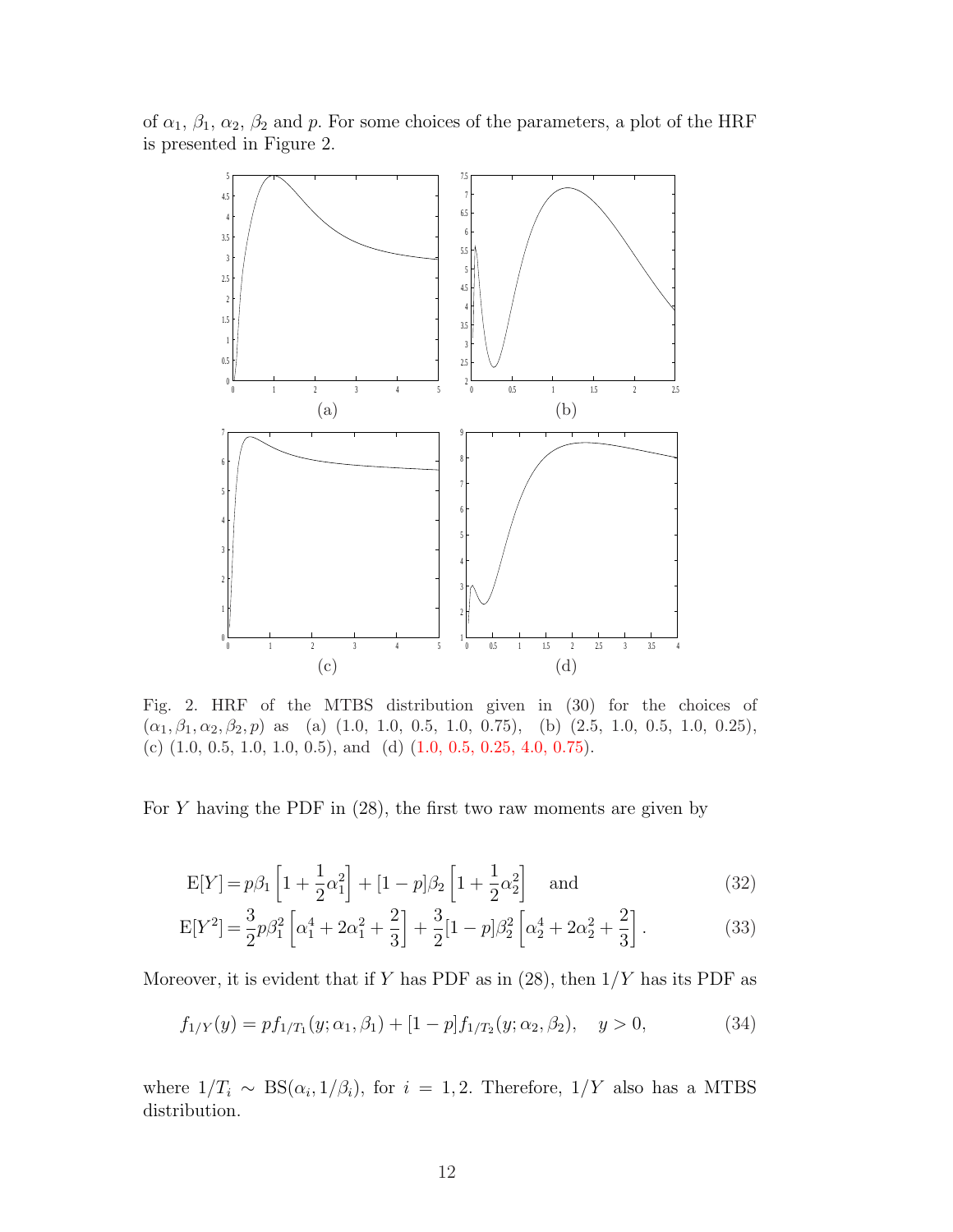3.2 Model 2

A RV Y has a mixture distribution of BS and LBS models (MBSLBS) if its PDF is given by

$$
f_Y(y) = pf_T(y; \alpha_1, \beta_1) + [1 - p]f_L(y; \alpha_2, \beta_2), \quad y > 0,
$$
\n(35)

where  $T \sim BS(\alpha_1, \beta_1)$  and  $L \sim LBS(\alpha_2, \beta_2)$ , with  $0 \leq p \leq 1$  being the mixing parameter. The RV Y with PDF in (35) is said to have a MBSLBS distribution, which is denoted by  $Y \sim \text{MBSLES}(\alpha_1, \beta_1, \alpha_2, \beta_2, p)$ . The CDF of Y is then

$$
F_Y(y) = pF_T(y; \alpha_1, \beta_1) + [1 - p]F_L(y; \alpha_2, \beta_2), \quad y > 0,
$$
\n(36)

where  $F_T(\cdot)$  and  $F_L(\cdot)$  are respectively the CDFs of the BS and LBS distributions as given in (2) and (19), respectively. By graphical plots, it has been observed that the PDF of the MBSLBS distribution in (35) is either unimodal or bimodal and its shapes for some choices of the parameters  $(\alpha_1, \beta_1, \alpha_2, \beta_2, \rho)$ are presented in Figure 3.

As in the case of Model 1, the HRF of the MBSLBS distribution can also be expressed as a weighted mixture of the HRFs of the BS and LBS distributions, with the weight functions depending on y. The HRF of the MBSLBS distribution can take on different shapes and its plot for some choices of the parameters are presented in Figure 4.

Since the rth moment of the LBS distribution can be expressed in terms of the moments of the BS distribution, the moments of the MBSLBS distribution can be expressed purely in terms of the moments of the BS distribution. Though Model 2 has five parameters and thus provides great flexibility in modeling, we now consider Model 3 which is a special case of Model 2 when  $\alpha_1 = \alpha_2$ and  $\beta_1 = \beta_2$ , as this simpler form provides adequate fit in some cases (as in the case of depressive condition data in Section 5).

## 3.3 Model 3

Here, we concentrate on the special case of the MBSLBS distribution when the two distributions share the same parameter values. Such a three-parameter MBSLBS distribution has its PDF as

$$
f_Y(y; \alpha, \beta) = [1 - p] f_T(y; \alpha, \beta) + p f_L(y; \alpha, \beta), \quad y > 0,
$$
\n(37)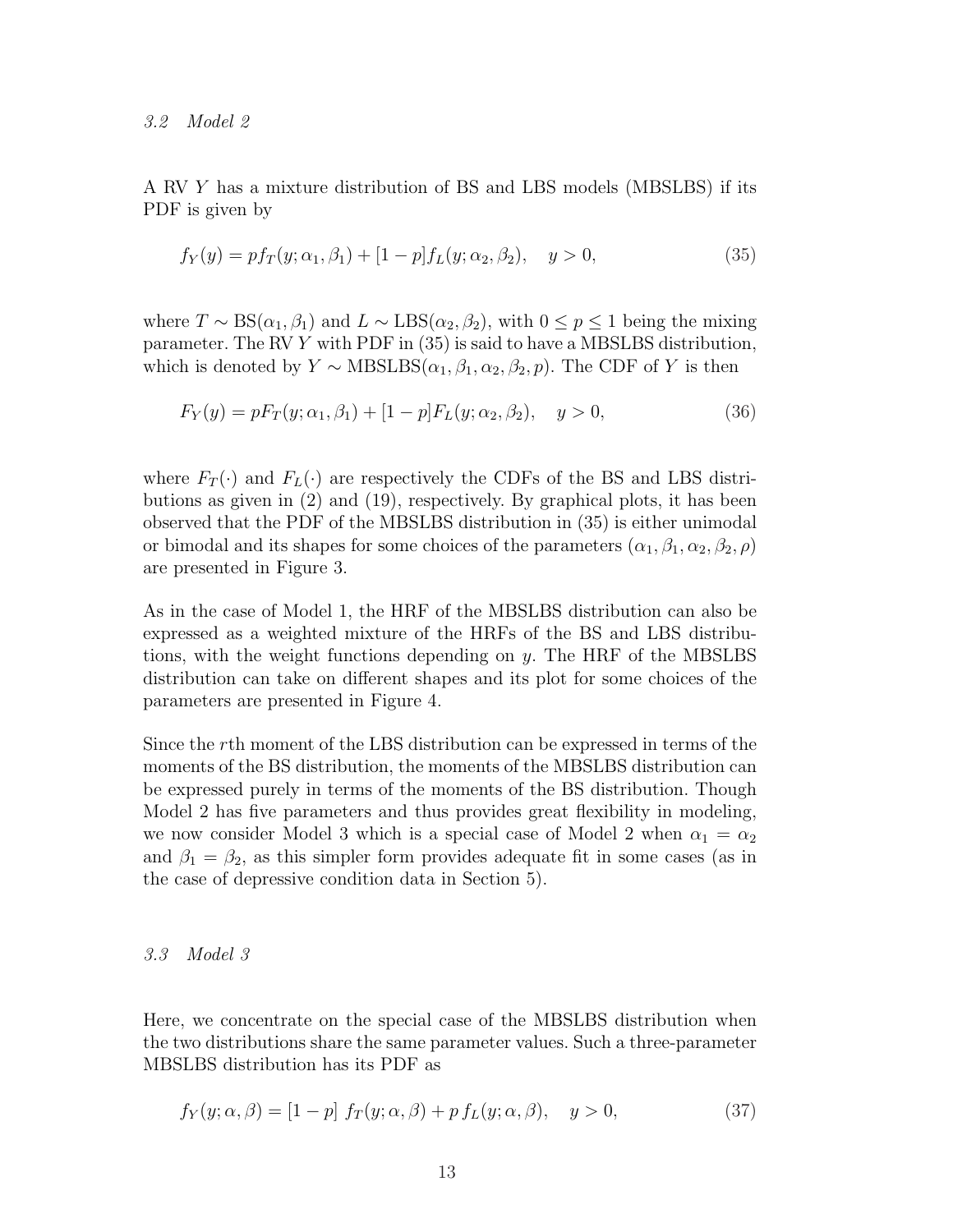

Fig. 3. PDF of the MBSLBS distribution in given (35) for the choices of  $(\alpha_1, \beta_1, \alpha_2, \beta_2, p)$  as (a) (1.0, 1.0, 0.5, 1.0, 0.75), (b) (2.5, 1.0, 0.5, 1.0, 0.25), (c)  $(1.0, 0.5, 1.0, 1.0, 0.5)$ , and  $(d)$   $(1.0, 0.5, 0.5, 5.0, 0.25)$ .

where the variates  $T$  and  $L$  are as defined in Model 2. The RV  $Y$  with PDF in (37) is said to have a reduced MBSLBS (RMBSLBS) distribution, which is denoted by  $Y \sim \text{RMBSLES}(\alpha, \beta, p)$ . Noting that (37) is a weighted version of the BS model with a linear weight function, it can be shown that the PDF of Y is unimodal for all values of the parameters  $\alpha > 0$  and  $\beta > 0$ . The parameter β only modifies the scale, while the parameter  $\alpha$  affects the asymmetry and kurtosis of the distribution. The mixing parameter p modifies both scale and kurtosis. The CDF, PDF and HRF of this model can all be easily obtained from those of Model 2. Using the fact that the HRF of the BS distribution is unimodal, it can be shown that the HRF of the RMBSLBS distribution with PDF given in (37) is always unimodal.

If  $Y \sim \text{RMBSLS}(\alpha, \beta, p)$ , the following properties can be shown to hold:

(P1)  $cY \sim \text{LBS}(\alpha, c\beta, p)$ , with  $c > 0$ ; (P2) The RV .<br> $^{\circ}$ 

$$
U = \frac{1}{\alpha^2} \left[ \frac{Y}{\beta} + \frac{\beta}{Y} - 2 \right]
$$

is a mixture of two gamma distributions with mixing parameter  $w$ , i.e., the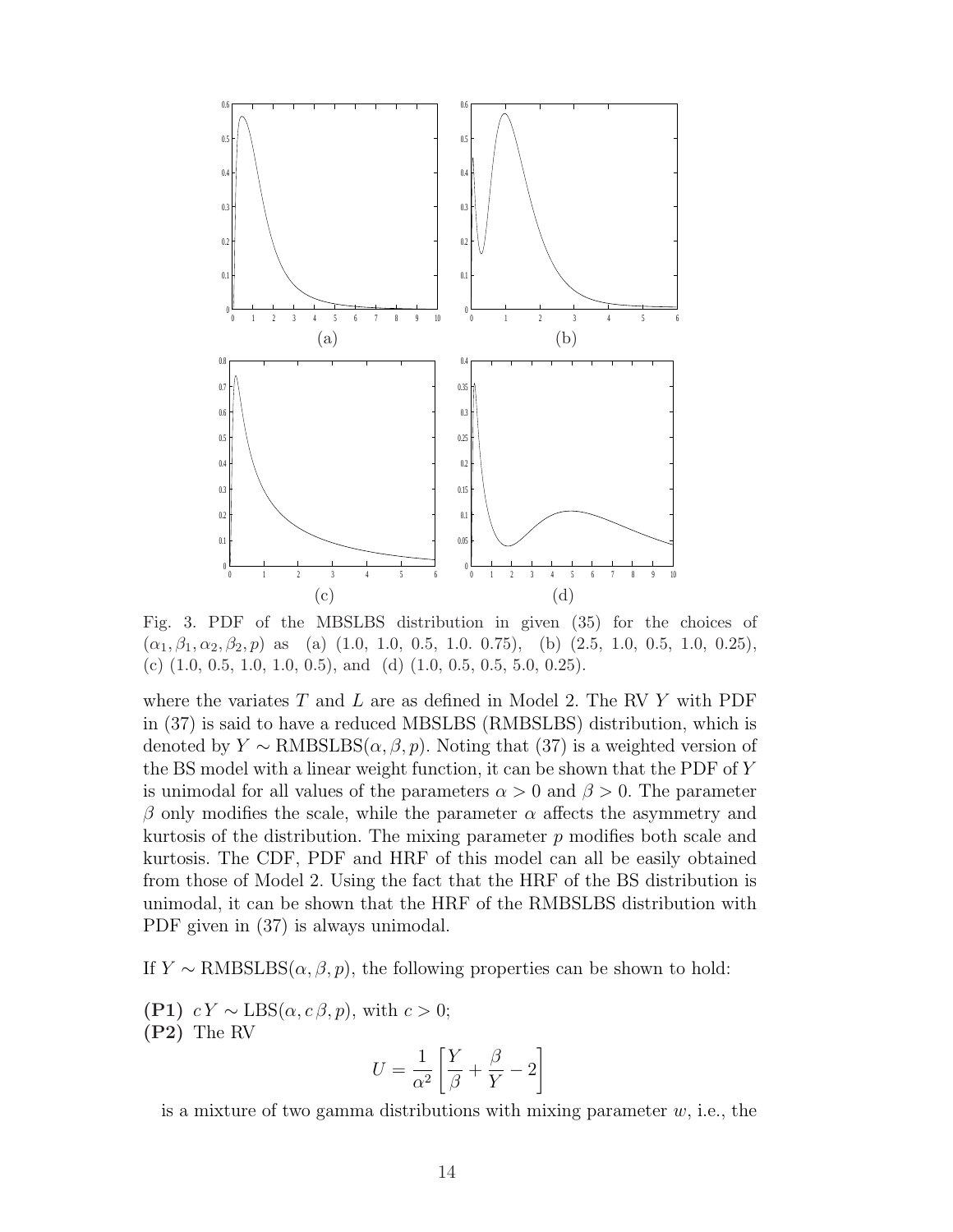

Fig. 4. HF of the MBSLBS distribution obained from (35) and (36) for the choices of  $(\alpha_1, \beta_1, \alpha_2, \beta_2, p)$  as (a)  $(1.0, 1.0, 0.5, 1.0, 0.75)$ , (b)  $(2.5, 1.0, 0.5, 1.0, 0.25)$ , (c)  $(1.0, 0.5, 1.0, 1.0, 0.5),$  and  $(d)$   $(1.0, 0.5, 0.5, 5.0, 0.25).$ 

PDF of U can be expressed as

$$
f_U(u) = [1 - w] f_{U_1}(u) + w f_{U_2}(u), \quad u > 0,
$$

where  $w = p\alpha^2/[\alpha^2 + 2]$ ,  $U_1 \sim \text{Gamma}(1/2, 2)$  with  $E[U_1] = 1$ , and  $U_2 \sim$ Gamma $(3/2, 2)$  with  $E[U_2] = 3$ . Hence,  $E[U] = 1 + 2w$ .

# 4 Estimation via EM algorithm

# 4.1 Model 1

In this subsection, we discuss the ML estimation of the parameters of Model 1 with PDF in (28), assuming that all the parameters are different. For ease in notation, we denote  $p_1 = p$  and  $p_2 = 1 - p$ . Now, we assume a random sample of size *n* from the PDF in (28), denoted by  $\{Y_1, \ldots, Y_n\}$ . For facilitating the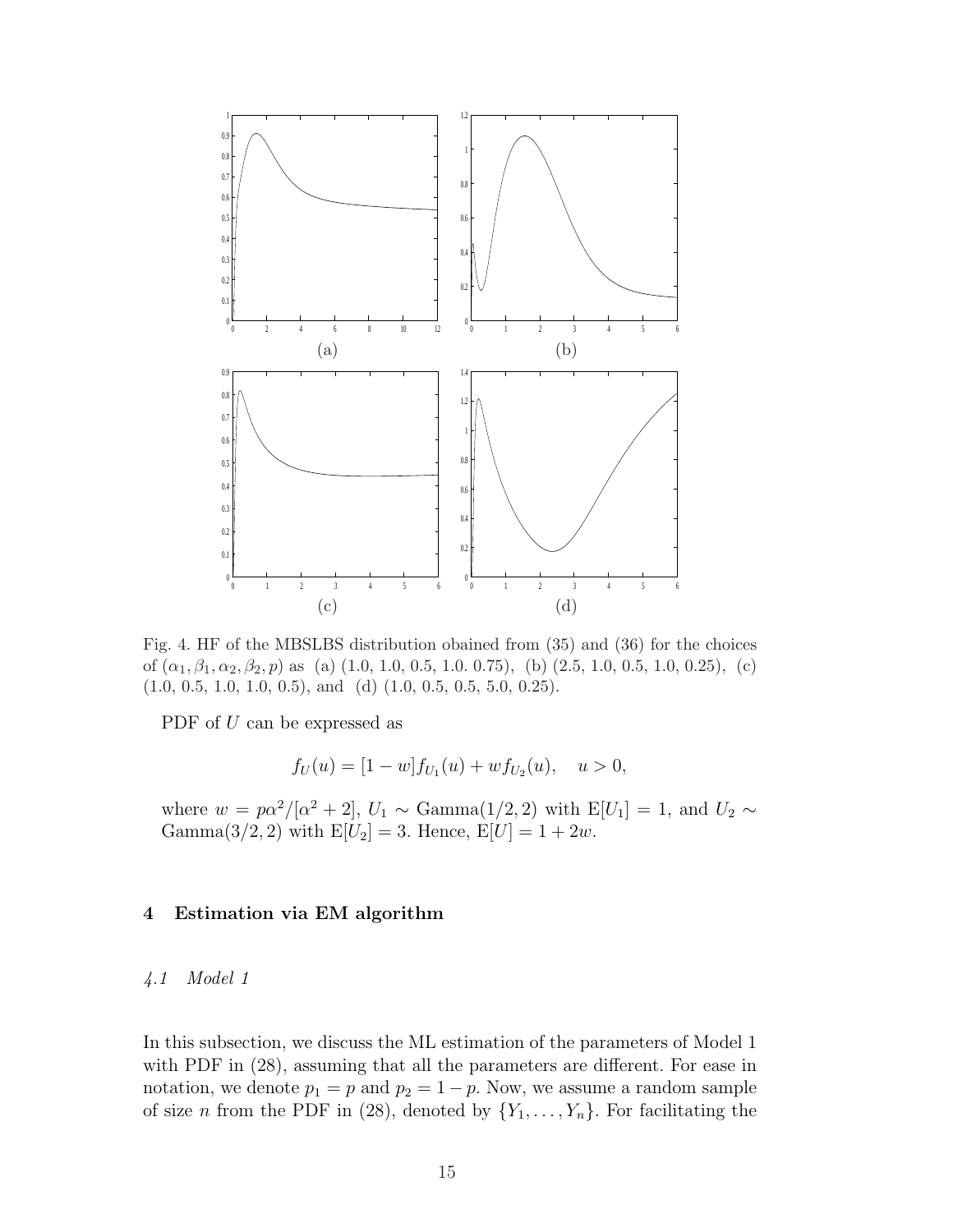EM algorithm, we first use (16) and rewrite the PDF in (28) as

$$
f_Y(y) = \frac{1}{2} \sum_{j=1}^2 p_j f_{X_1}(y; \mu_j, \lambda_j) + \frac{1}{2} \sum_{j=1}^2 p_j f_{X_2}(y; \mu_j, \lambda_j), \quad t > 0,
$$
 (38)

where  $f_{X_1}(\cdot)$  and  $f_{X_2}(\cdot)$  are as defined in (14) and (17), respectively, with  $\mu_j = \beta_j$  and  $\lambda_j = \beta_j/\alpha_j^2$ , for  $j = 1, 2$ .

It is well known that a mixture model can be treated as a missing value problem and so the EM algorithm can be used to efficiently compute the ML estimates of the model parameters; see McLachlan and Peel (2000, pp. 47-50). For this purpose, we now assume that the complete observations are as follows. For Y being the RV with PDF as in (38), we then define an associated random vector  $W = (U_1, V_1, U_2, V_2)$  as follows. Here, each  $U_j$  and  $V_j$  can take on values 0 or 1, with  $\sum_{j=1}^{2} [U_j + V_j] = 1$ , where  $P(U_j = 1) = P(V_j = 1) = p_j/2$ , for  $j =$ 1, 2. Moreover,  $Y|(U_j = 1)$  and  $Y|(V_j = 1)$  have densities  $f_{X_1}(\cdot; \mu_j, \lambda_j)$  and  $f_{X_2}(\cdot; \mu_j, \lambda_j)$ , respectively, for  $j = 1, 2$ . These facts yield the joint distribution of  $(Y, W)$ . Now, if we have the complete observations  $(y_i, w_i)$ , where  $w_i =$  $(u_{i1}, v_{i1}, u_{i2}, v_{i2}),$  for  $i = 1, ..., n$ , then with  $\boldsymbol{\theta} = (\mu_1, \lambda_1, p_1, \mu_2, \lambda_2, p_2)$  being the parameter vector, the complete data log-likelihood function is given by

$$
\ell^{(c)}(\boldsymbol{\theta}|y,w) = c + \sum_{j=1}^{2} [u_{\cdot j} + v_{\cdot j}] \log(p_j) + \sum_{i=1}^{n} \sum_{j=1}^{2} u_{ij} \log(f_{X_1}(y_i; \mu_j, \lambda_j)) + \sum_{i=1}^{n} \sum_{j=1}^{2} v_{ij} \log(f_{X_2}(y_i; \mu_j, \lambda_j)),
$$
\n(39)

where  $u_{\cdot j} = \sum_{i=1}^n u_{ij}, v_{\cdot j} = \sum_{i=1}^n v_{ij}$ , and c is a constant independent of the parameter vector  $\theta$ . Therefore, for the complete data case, the ML estimators of the unknown parameters can be obtained as follows. For  $p_j$ , we have

$$
\widehat{p}_j = \frac{u_{\cdot j} + v_{\cdot j}}{n},\tag{40}
$$

and for  $\mu_j$  and  $\lambda_j$ , we must maximize

$$
\sum_{i=1}^{n} u_{ij} \log(f_{X_1}(y_i; \mu, \lambda)) + \sum_{i=1}^{n} v_{ij} \log(f_{X_2}(y_i; \mu, \lambda))
$$
\n(41)

with respect to  $\mu$  and  $\lambda$ , respectively. The function in (41) can be shown to be

$$
[u_{\cdot j} + v_{\cdot j}] \frac{1}{2} \log(\lambda) - \lambda \left[ \sum_{i=1}^{n} [u_{ij} + v_{ij}] \frac{[y_i - \mu]^2}{2\mu_j^2 y_i} \right] - v_{\cdot j} \log(\mu), \tag{42}
$$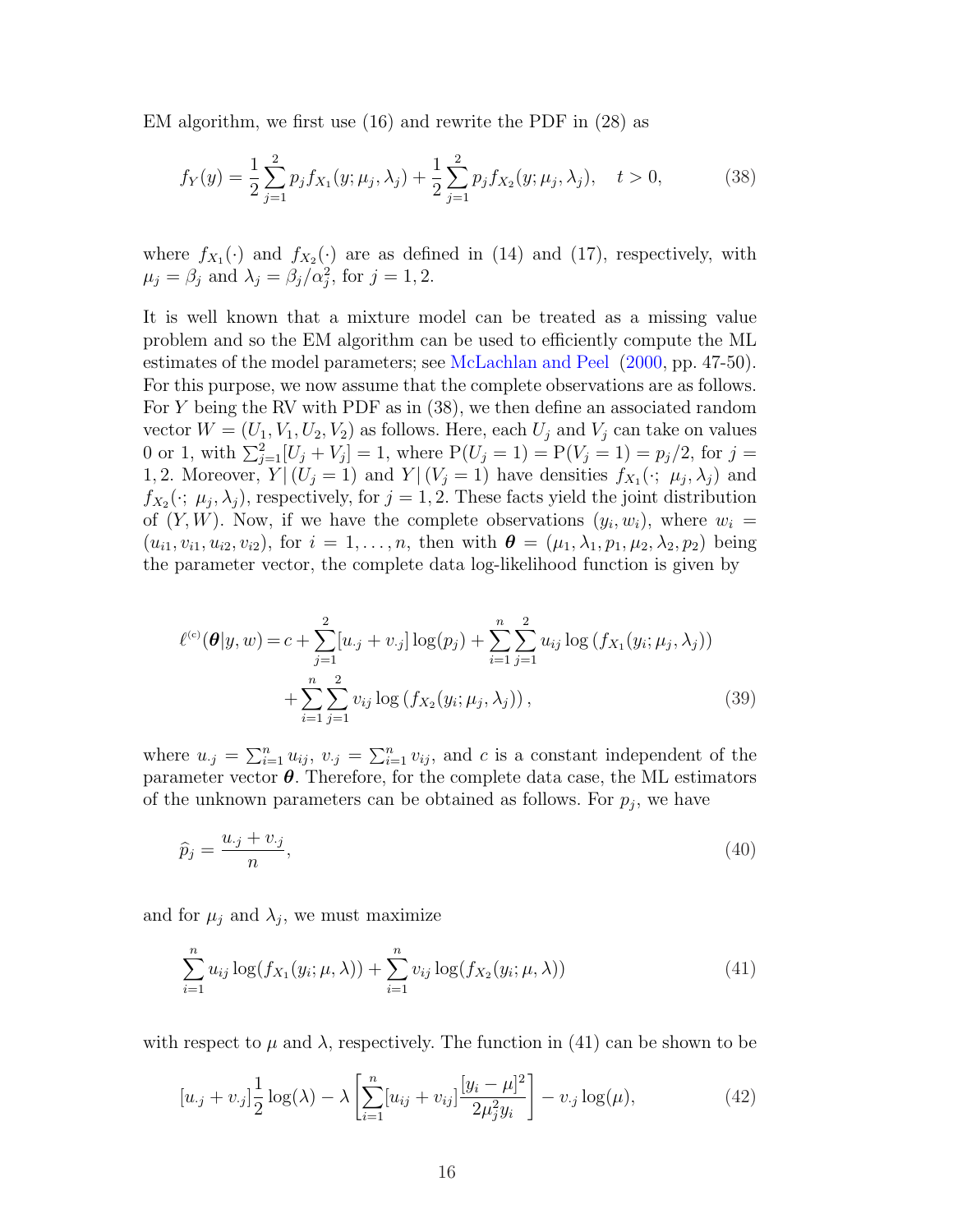and so the ML estimators of  $\mu_j$  and  $\lambda_j$  can be obtained by maximizing (42) with respect to  $\mu$  and  $\lambda$ , respectively. After some algebraic calculations, it can be seen that these ML estimators are given by

$$
\hat{\mu}_j = \frac{B_j[A_j - B_j] + \sqrt{[B_j\{A_j - B_j\}]^2 + A_jC_jD_j[2B_j - A_j]}}{D_jA_j} \quad \text{and} \quad (43)
$$

$$
\hat{\lambda}_j = \frac{[u_{\cdot j} + v_{\cdot j}]\hat{\mu}_j^2}{\sum_{i=1}^n [u_{ij} + v_{ij}][y_i - \mu_j]^2/y_i},\tag{44}
$$

where  $A_j = v_{.j}, B_j = [1/2][u_{.j} + v_{.j}], C_j = [1/2] \sum_{i=1}^n y_i[u_{ij} + v_{ij}],$  and  $D_j = [1/2] \sum_{i=1}^{n} [u_{ij} + v_{ij}]/y_i$ . Thus, in the case of complete data, the ML estimators of the parameters can all be obtained explicitly. Now, we are ready to implement the EM algorithm. The existence of explicit expressions of the ML estimators simplifies the implementation of the EM algorithm as well as make it computationally efficient.

Suppose, at the  $m$ th stage of the EM algorithm, the estimate of the unknown parameter  $\boldsymbol{\theta}$  is  $\boldsymbol{\theta}^{(m)} = (\mu_1^{(m)})$  $\lambda_1^{(m)},\lambda_1^{(m)},p_1^{(m)}$  $\mathfrak{m}_1^{(m)}, \mathfrak{\mu}_2^{(m)}$  $\lambda_2^{(m)},\lambda_2^{(m)},p_2^{(m)}$  $\binom{m}{2}$ . We now describe how the next iterate  $\boldsymbol{\theta}^{(m+1)}$  can be obtained.

At the E-step of the EM algorithm, the pseudo log-likelihood function is formed by replacing the missing values with their expectation. Since in this case  $u_{ij}$ 's and  $v_{ij}$ 's are missing, the pseudo log-likelihood function at the mth stage is obtained from (39) by replacing  $u_{ij}$  and  $v_{ij}$  with  $a_{ij}^{(m)}$  and  $b_{ij}^{(m)}$ , respectively, where

$$
a_{ij}^{(m)} = \mathbb{E}[U_{ij}|y, \boldsymbol{\theta}^{(m)}] \quad \text{and} \quad b_{ij}^{(m)} = \mathbb{E}[V_{ij}|y, \boldsymbol{\theta}^{(m)}]. \tag{45}
$$

Note that, here,  $a_{ij}^{(m)}$  and  $b_{ij}^{(m)}$  are the usual posterior probabilities associated with the ith observation, which are given by

$$
a_{ij}^{(m)} = \frac{p_j^{(m)} f_{X_1}(y_i; \mu_j^{(m)}, \lambda_j^{(m)})}{\sum_{l=1}^k p_l^{(m)} f_{X_1}(y_i; \mu_l^{(m)}, \lambda_l^{(m)}) + \sum_{l=1}^k p_l^{(m)} f_{X_2}(y_i; \mu_l^{(m)}, \lambda_l^{(m)})}
$$
 and (46)  

$$
p_j^{(m)} f_{X_2}(y_i; \mu_j^{(m)}, \lambda_j^{(m)})
$$
 (47)

$$
b_{ij}^{(m)} = \frac{p_j^j Y_{X_2}(y_i; \mu_j^j, \lambda_j^j)}{\sum_{l=1}^k p_l^{(m)} f_{X_1}(y_i; \mu_l^{(m)}, \lambda_l^{(m)}) + \sum_{l=1}^k p_l^{(m)} f_{X_2}(y_i; \mu_l^{(m)}, \lambda_l^{(m)})},\qquad(47)
$$

respectively; see McLachlan and Peel (2000, pp. 48-49). Consequently, the pseudo log-likelihood function at the mth stage can be expressed as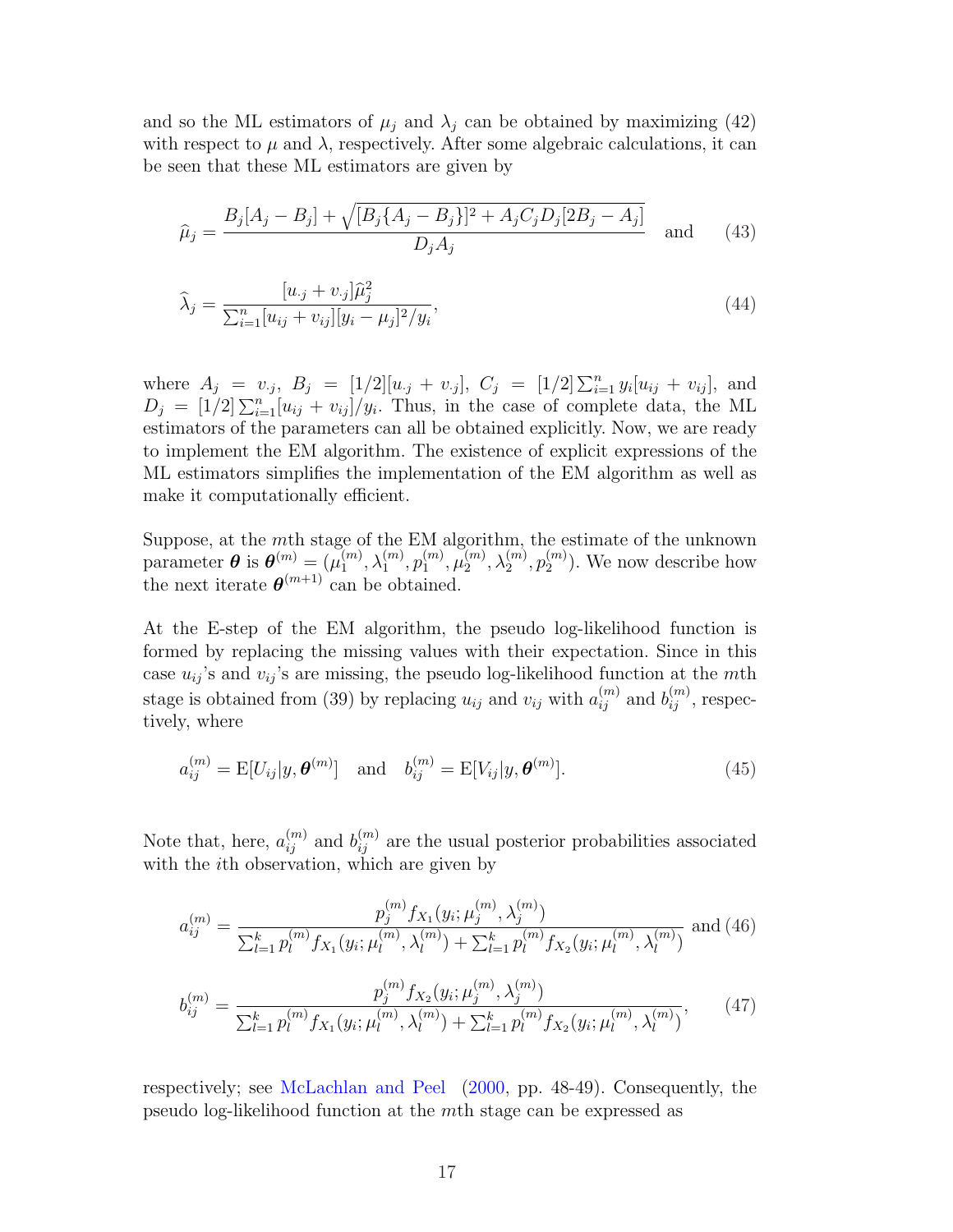$$
\ell^{(ps)}(\boldsymbol{\theta}|y, \boldsymbol{\theta}^{(m)}) = \sum_{i=1}^{n} \sum_{j=1}^{2} a_{ij}^{(m)} \log \left( \frac{p_j}{2} f_{X_1}(y_i; \mu_j, \lambda_j) \right) + \sum_{i=1}^{n} \sum_{j=1}^{2} b_{ij}^{(m)} \log \left( \frac{p_j}{2} f_{X_2}(y_i; \mu_j, \lambda_j) \right).
$$
(48)

The M-step of the EM algorithm involves the maximization of (48) with respect to the unknown parameters. Let us now denote  $a_{.j}^{(m)} = \sum_{i=1}^{n} a_{ij}^{(m)}$ ,  $b_{.j}^{(m)} =$  $\sum_{i=1}^n b_{ij}^{(m)}, A_j^{(m)} = b_{.j}^{(m)}$  $\lambda_j^{(m)}, B_j^{(m)} = [1/2][a_{\cdot j}^{(m)} + b_{\cdot j}^{(m)}]$  $\begin{bmatrix} 1 & 0 \end{bmatrix}$ ,  $C_j^{(m)} = [1/2] \sum_{i=1}^n y_i [a_{ij}^{(m)} +$  $\overline{b}_{ij}^{(m)}$ , and  $D_j^{(m)} = [1/2] \sum_{i=1}^n [a_{ij}^{(m)} + b_{ij}^{(m)}]/y_i$ . Then, the elements of the vector  $\boldsymbol{\theta}^{(m+1)}$  can be obtained as

$$
p_j^{(m+1)} = \frac{a_{\cdot j}^{(m)} + b_{\cdot j}^{(m)}}{n},\tag{49}
$$

$$
\mu_j^{(m+1)} = \frac{\left[\{B_j^{(m)}\}^2 - A_j^{(m)}B_j^{(m)}\right]}{D_j^{(m)}[B_j^{(m)} - A_j^{(m)}]}\tag{50}
$$

$$
+\frac{\sqrt{[\{B_j^{(m)}\}^2 - A_j^{(m)}B_j^{(m)}]^2 + A_j^{(m)}C_j^{(m)}D_j^{(m)}[B_j^{(m)} - A_j^{(m)}]}}{D_j^{(m)}[B_j^{(m)} - A_j^{(m)}]} , \quad (51)
$$

$$
\lambda_j^{(m+1)} = \frac{[a_{\cdot j}^{(m)} + b_{\cdot j}^{(m)}][\mu_j^{(m+1)}]^2}{\sum_{i=1}^n [a_{ij}^{(m)} + b_{ij}^{(m)}][y_i - \mu_j^{(m+1)}]^2/y_i}.
$$
\n(52)

# 4.2 Model 2

In this subsection, we develop the ML estimation of the parameters of Model 2 with PDF in  $(35)$ . Let us assume a random sample of size n from the PDF in (35), denoted by  $\{Y_1, \ldots, Y_n\}$ . Based on this random sample, we wish to estimate the five model parameters, viz.,  $\alpha_1, \beta_1, \alpha_2, \beta_2, p$ . It is evident that if we want to maximize the log-likelihood function directly with respect to the unknown parameters, we would need to solve a five-dimensional optimization problem, which would be computationally quite involved. On the other hand, it has already been mentioned that the computation of the ML estimates for both BS and LBS distributions involves solving only one non-linear equation each. We now treat this problem as a standard missing value problem. The complete observations are of the form  $(Y, \Delta)$ , where  $\Delta$  is a binary random variable taking on the values 0 or 1. If  $\Delta = 1$ , it means that the corresponding Y arises from the BS distribution and if  $\Delta = 0$  it means that Y arises from the LBS distribution. Moreover,  $P(\Delta = 1) = p$  and  $P(\Delta = 0) = 1 - p$ . If the complete observations, say  $\{(y_1, \delta_1), \ldots, (y_n, \delta_n)\}\)$ , are available, then the complete data log-likelihood function is given by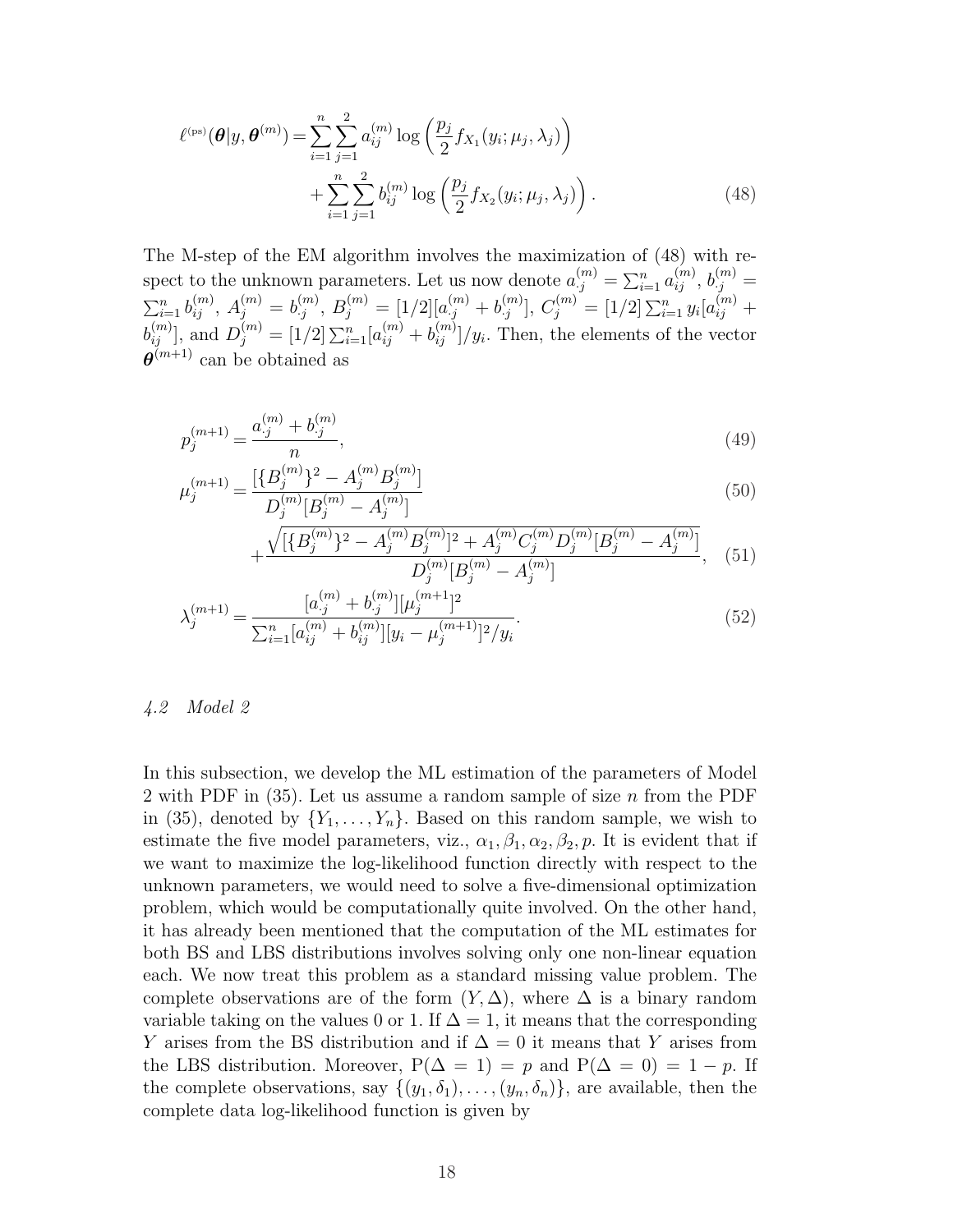$$
\ell^{(c)}(\theta|y,\delta) = \log(p) \sum_{i=1}^{n} \delta_i + [\log(1-p)] \sum_{i=1}^{n} [1-\delta_i]
$$
\n
$$
+ \sum_{i=1}^{n} \delta_i \log(f_T(y_i; \alpha_1, \beta_1)) + \sum_{i=1}^{n} [1-\delta_i] \log(f_L(y_i; \alpha_2, \beta_2),
$$
\n(53)

where now  $\boldsymbol{\theta} = (\alpha_1, \beta_1, \alpha_2, \beta_2, p)$  and  $(y, \delta)$  denotes the complete data vector. The ML estimator of  $\theta$  can be obtained by maximizing (53) with respect to its elements. First, we obtain the ML estimator of  $p$  based on the complete sample as

$$
\widehat{p}^{(c)} = \frac{1}{n} \sum_{i=1}^{n} \delta_i = \overline{\delta}.\tag{54}
$$

The ML estimators of  $\alpha_1$  and  $\beta_1$  based on the complete sample, say  $\hat{\alpha}_1^{(c)}$  and  $\hat{\beta}_1^{\text{(c)}}$ , can be obtained by maximizing  $\sum_{i=1}^n \delta_i \log (f_T(y_i; \alpha_1, \beta_1))$  with respect to  $\alpha_1$  and  $\beta_1$ , respectively. It may be easily seen that  $\hat{\beta}_1^{\text{(c)}}$  can be obtained as the solution of  $h^{(c)}(\beta) = \beta$ , where

$$
h^{(c)}(\beta) = \left[\beta\overline{\delta} + \frac{2}{n}\sum_{i=1}^{n} \frac{\beta\delta_i \left\{\frac{\beta}{y_i}\right\}^{\frac{3}{2}}}{\left\{\frac{\beta}{y_i}\right\}^{\frac{1}{2}} + \left\{\frac{\beta}{y_i}\right\}^{\frac{3}{2}}} + \frac{\sum_{i=1}^{n} \delta_i y_i}{n\{\widehat{\alpha}_1^{(c)}(\beta)\}^2}\right] \left[2\overline{\delta} + \frac{\beta}{n\{\widehat{\alpha}_1^{(c)}(\beta)\}^2} \sum_{i=1}^{n} \frac{\delta_i}{y_i}\right]^{-1}
$$

$$
\widehat{\alpha}_1^{(c)}(\beta) = \left[\frac{1}{n\overline{\delta}} \sum_{i=1}^{n} \delta_i \left\{\frac{y_i}{\beta} + \frac{\beta}{y_i} - 2\right\}\right]^{\frac{1}{2}}.
$$
(55)

,

We can use an iterative scheme similar to the one as suggested in Subsection 2.1 for computing  $\widehat{\beta}_1^{\text{(c)}}$  from (55). Once  $\widehat{\beta}_1^{\text{(c)}}$  is obtained, we can readily compute  $\widehat{\alpha}_1^{\text{\tiny (c)}}=\widehat{\alpha}_1^{\text{\tiny (c)}}(\bar{\widehat{\beta}}_1^{\text{\tiny (c)}}).$ 

Similarly, the ML estimates of  $\alpha_2$  and  $\beta_2$  based on the complete sample, say binding, one the estimates of  $\alpha_2$  and  $\beta_2$  based on the estimates sample, say  $\hat{\alpha}_2^{(c)}$  and  $\hat{\beta}_2^{(c)}$ , can be obtained by maximizing  $\sum_{i=1}^n[1-\delta_i]\log(f_L(y_i;\alpha_2,\beta_2))$ with respect to  $\alpha_2$  and  $\beta_2$ , respectively. In this case,  $\hat{\beta}_2^{(c)}$  can be computed as the solution of  $h^{(c)}(\beta) = \beta$ , where

$$
h^{(c)}(\beta) = \left[ \frac{2\beta}{n} \sum_{i=1}^{n} \frac{\left\{1 - \delta_{i}\right\} \left\{\frac{\beta}{y_{i}}\right\}^{\frac{3}{2}}}{\left\{\frac{\beta}{y_{i}}\right\}^{\frac{1}{2}} + \left\{\frac{\beta}{y_{i}}\right\}^{\frac{3}{2}}} + \frac{1}{n\{\hat{\alpha}_{2}^{(c)}(\beta)\}^{2}} \sum_{i=1}^{n} \left\{1 - \delta_{i}\right\} y_{i} \right] \times \left[ 3\{1 - \bar{\delta}\} + \frac{\beta}{n\{\hat{\alpha}_{2}^{(c)}(\beta)\}^{2}} \sum_{i=1}^{n} \frac{1 - \delta_{i}}{y_{i}} \right]^{-1}, \tag{56}
$$

$$
\widehat{\alpha}_2^{(c)}(\beta) = \frac{1}{\sqrt{6[1-\bar{\delta}]}} \left[ \{ \widetilde{A}(\beta) - 2 \} + \sqrt{\{\widetilde{A}(\beta) - 2 \}^2 + 24 \bar{\delta} \widetilde{A}(\beta)} \right]^{\frac{1}{2}},\tag{57}
$$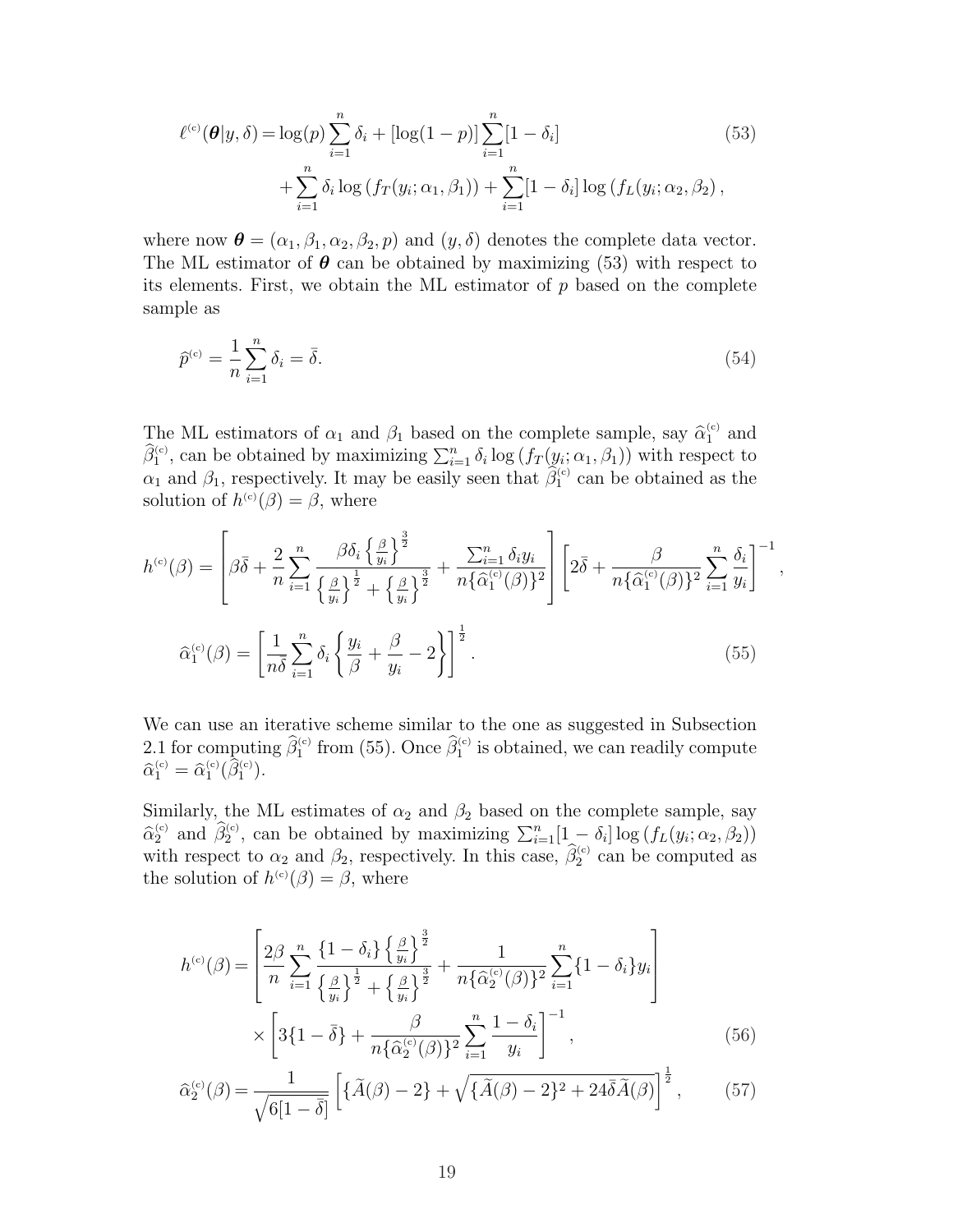$$
\widetilde{A}(\beta) = \frac{1}{n} \sum_{i=1}^{n} [1 - \delta_i] \left[ \frac{y_i}{\beta} + \frac{\beta}{y_i} - 1 \right].
$$
\n(58)

By employing an iterative scheme similar to the one as suggested earlier for Model 1, we can compute  $\widehat{\beta}_2^{\text{(c)}}$  from (56). Once  $\widehat{\beta}_2^{\text{(c)}}$  is obtained, we can readily compute  $\widehat{\alpha}_2^{(c)} = \widehat{\alpha}_2^{(c)}(\widehat{\beta}_2^{(c)})$ .

Now, we are ready to implement the EM algorithm for the computation of the ML estimators of the parameters of the MBSLBS model. Suppose, at the mth stage of the EM algorithm, the estimate of the parameter vector  $\boldsymbol{\theta}$  is  $\boldsymbol{\theta}^{(m)}$  =  $(\alpha_1^{(m)}$  $\binom{\widetilde{m}}{1}, \beta_1^{(m)}, \alpha_2^{(m)}$  $\mathcal{L}_2^{(m)}, \mathcal{L}_2^{(m)}, p^{(m)}$ ). Then, at this stage of the EM algorithm, the Estep can be formed by replacing the missing values with their expectation in the complete log-likelihood function, thus forming the pseudo log-likelihood function. Since  $\delta_i$  is missing, we replace it by  $\delta_i^{(m)}$  $i^{(m)}$ , where

$$
\delta_i^{(m)} = \frac{p^{(m)} f_T(y_i; \alpha_1^{(m)}, \beta_1^{(m)})}{p^{(m)} f_T(y_i; \alpha_1^{(m)}, \beta_1^{(m)}) + [1 - p^{(m)}] f_L(y_i; \alpha_2^{(m)}, \beta_2^{(m)})},\tag{59}
$$

which is the conditional posterior expectation of  $\Delta_i$  given the observation and  $\boldsymbol{\theta}^{(m)}$ ; see McLachlan and Peel (2000). Once the pseudo log-likelihood function is formed, at the M-step, we maximize it to obtain  $\boldsymbol{\theta}^{(m+1)}$ . Therefore,  $\alpha_1^{(m+1)}$  $\binom{m+1}{1}, \ \beta_1^{(m+1)}$  $\alpha_1^{(m+1)}, \alpha_2^{(m+1)}$  $\binom{(m+1)}{2}, \ \beta_2^{(m+1)}$  $p^{(m+1)}$ ,  $p^{(m+1)}$  are obtained as  $\hat{\alpha}_1^{(c)}$ ,  $\hat{\beta}_1^{(c)}$ ,  $\hat{\alpha}_2^{(c)}$ ,  $\hat{\beta}_2^{(c)}$ ,  $\hat{p}^{(c)}$ , by replacing  $\delta_i$  with  $\delta_i^{(m)}$  $\hat{a}_i^{(m)}$ , where  $\hat{\alpha}_1^{(c)}$ ,  $\hat{\beta}_1^{(c)}$ ,  $\hat{\alpha}_2^{(c)}$ ,  $\hat{\beta}_2^{(c)}$ ,  $\hat{p}^{(c)}$  are as defined earlier in this subsection.

## 4.3 Model 3

In this subsection, we develop the ML estimation of the parameters of Model 3 with PDF in  $(37)$ . Based on a random sample of size n from the PDF in (37), denoted by  $\{Y_1, \ldots, Y_n\}$ , we wish to estimate the parameter vector  $\boldsymbol{\theta}$ now composed by  $\boldsymbol{\theta} = (\alpha, \beta, p)$ . In this case as well, we define  $\Delta$  exactly in the same way as in Model 2. Thus, the complete data log-likelihood becomes

$$
\ell^{(c)}(\boldsymbol{\theta}|y,\delta) = -n \log(\alpha) - n \log(\alpha^2 + 2) - \frac{1}{2\alpha^2} \sum_{i=1}^n \left[ \frac{y_i}{\beta} + \frac{\beta}{y_i} - 2 \right]
$$

$$
- \left[ 2n - \sum_{i=1}^n \delta_i \right] \log(\beta) + \sum_{i=1}^n \log \left( \left[ \frac{\beta}{y_i} \right]^{\frac{1}{2}} + \left[ \frac{\beta}{y_i} \right]^{\frac{3}{2}} \right)
$$

$$
+ \sum_{i=1}^n \delta_i \log(p) + \sum_{i=1}^n [1 - \delta_i] \log(1 - p). \tag{60}
$$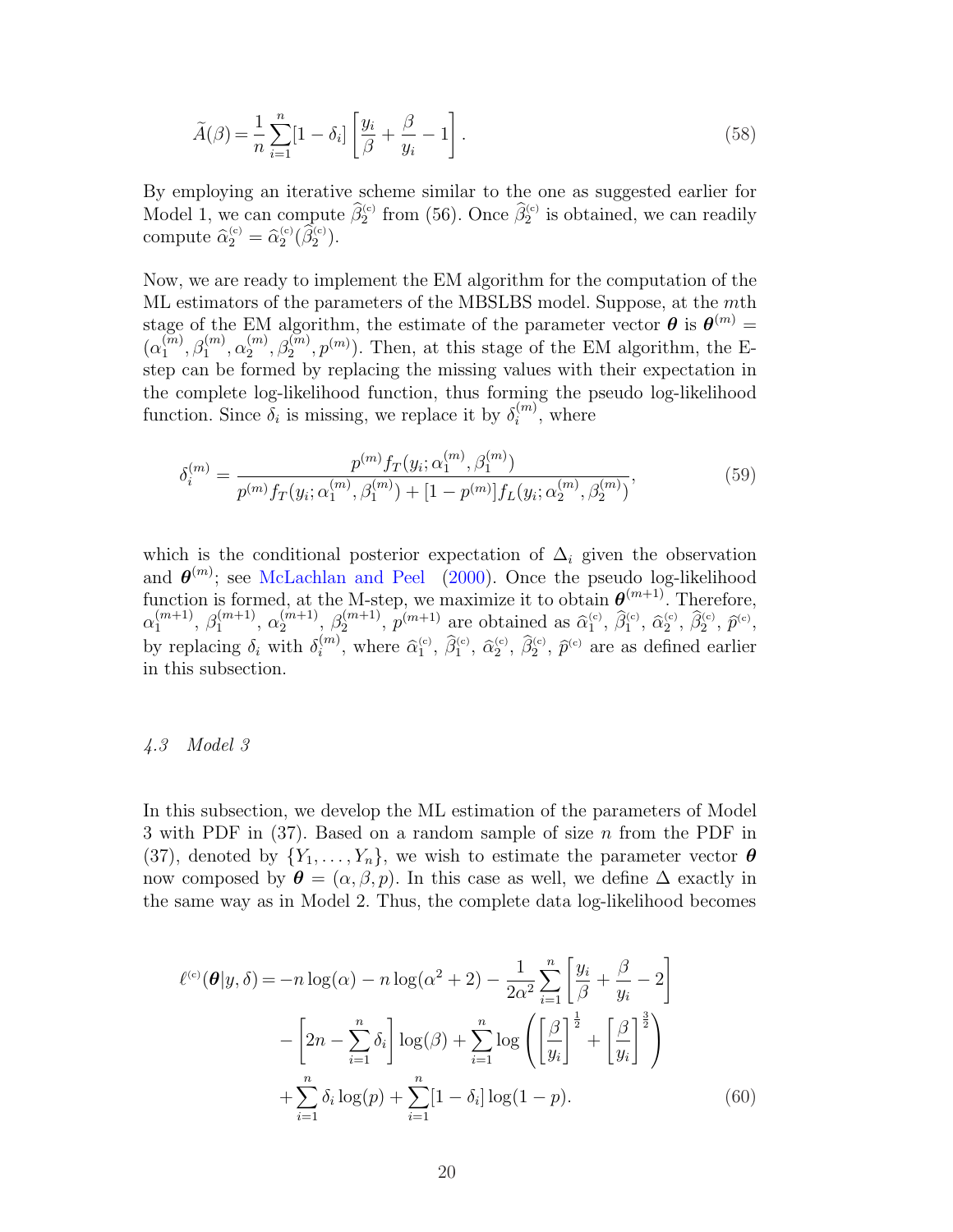The ML estimator of p for the complete data sample, say  $\hat{p}^{\text{(c)}}$ , is the same as before, i.e.,  $\hat{p}^{(c)} = \frac{1}{n}$ n  $\Sigma_{i=1}^n \delta_i$ . For fixed β, the ML estimator of α for the complete data set, say  $\hat{\alpha}^{(c)}(\beta)$ , is the same as in (25). The estimator of  $\beta$  for the complete sample, say  $\hat{\beta}^{(c)}$ , can then be obtained by maximizing the profile complete log-likelihood function  $\ell^{(c)}(\hat{\alpha}^{(c)}(\beta), \beta, \hat{p})$  with respect to  $\beta$ . Note that the maximization of the profile log-likelihood function  $\ell_{\text{LBS}}(\hat{\alpha}^{(c)}(\beta), \beta)$  can be obtained by solving the non-linear equation

$$
-\frac{3-\hat{p}^{(c)}}{\beta} + \frac{1}{n\beta} \sum_{i=1}^{n} \frac{2\left[\frac{\beta}{y_i}\right]^{\frac{3}{2}}}{\left[\frac{\beta}{y_i}\right]^{\frac{1}{2}} + \left[\frac{\beta}{y_i}\right]^{\frac{3}{2}}} + \frac{s}{\beta^2[\hat{\alpha}^{(c)}(\beta)]^2} - \frac{1}{r[\hat{\alpha}^{(c)}(\beta)]^2} = 0, \quad (61)
$$

where s and r are as defined earlier in  $(10)$ . It is of interest to observe that (61) can also be solved by solving a fixed-point type equation  $\beta = q(\beta)$ , where

$$
q(\beta) = \left[ \frac{2\beta}{n} \sum_{i=1}^{n} \frac{\left\{ \frac{\beta}{y_i} \right\}^{\frac{3}{2}}}{\left\{ \frac{\beta}{y_i} \right\}^{\frac{1}{2}} + \left\{ \frac{\beta}{y_i} \right\}^{\frac{3}{2}}} + \frac{s}{\left\{ \widehat{\alpha}^{(c)}(\beta) \right\}^2} \right] \left[ \frac{\beta}{r \left\{ \widehat{\alpha}^{(c)}(\beta) \right\}^2 + \left\{ 3 - \widehat{p}^{(c)} \right\} \right]^{-1} . (62)
$$

Simple iterative scheme, such as the one outlined for Models 1 and 2, can be used to solve the fixed-point type equation in (62). Once  $\hat{\beta}^{(c)}$  is obtained, the ML estimate of  $\alpha$  for complete data set can be obtained as  $\hat{\alpha}^{(c)} = \hat{\alpha}^{(c)}(\hat{\beta}^{(c)})$ , where  $\hat{\alpha}^{(c)}(\beta)$  is the same as defined in (25). Now, we are ready to implement the EM algorithm for the computation of the ML estimates of the parameters of the RMBSLBS model. Suppose, at the mth stage of the EM algorithm, the estimates of the parameter vector  $\boldsymbol{\theta}$  is  $\boldsymbol{\theta}^{(m)} = (\alpha^{(m)}, \beta^{(m)}, p^{(m)})$ . At the mth stage of the EM algorithm, the E-step is formed by replacing the missing value of  $\delta_i$  with its expectation in the complete data log-likelihood function, thus forming the pseudo log-likelihood function. In this case, the missing  $\delta_i$  is replaced by its conditional expectation  $\delta_i^{(m)}$  given by

$$
\delta_i^{(m)} = \frac{p^{(m)} f_T(y_i; \alpha^{(m)}, \beta^{(m)})}{p^{(m)} f_T(y_i; \alpha^{(m)}, \beta^{(m)}) + [1 - p^{(m)}] f_L(y_i; \alpha^{(m)}, \beta^{(m)})}.
$$
(63)

Once the pseudo log-likelihood function is formed at the M-step, we maximize it to obtain  $\boldsymbol{\theta}^{(m+1)}$ . Hence,  $\alpha^{(m+1)}$ ,  $\beta^{(m+1)}$ ,  $p^{(m+1)}$  are obtained as  $\widehat{\alpha}^{(c)}$ ,  $\widehat{\beta}^{(c)}$ ,  $\widehat{p}^{\text{(c)}},$  by replacing  $\delta_i$  with  $\delta_i^{(m)}$  $\hat{a}^{(m)}$ , where  $\hat{\alpha}^{(c)}$ ,  $\hat{\beta}^{(c)}$ ,  $\hat{p}^{(c)}$  are as defined earlier in this subsection.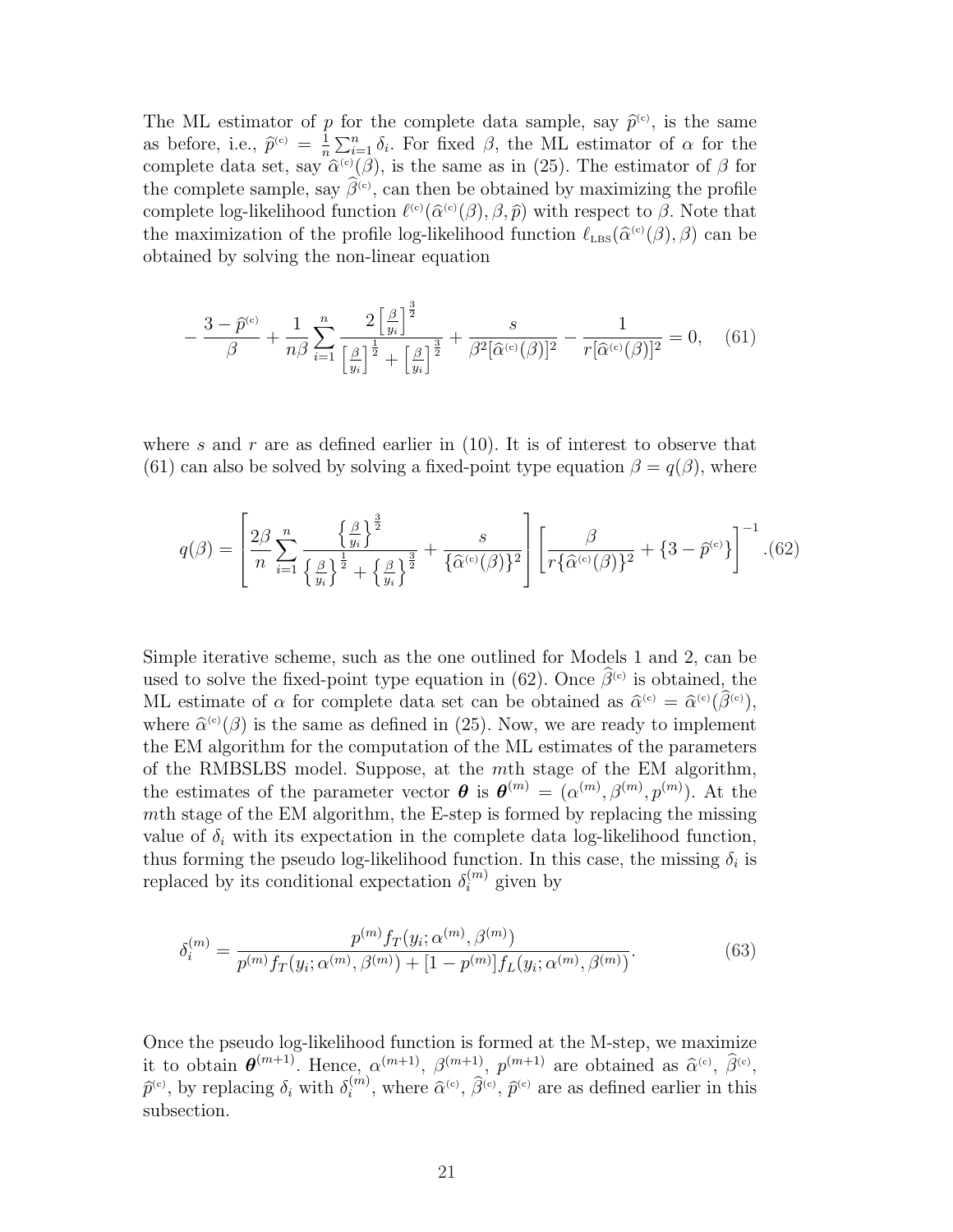#### 5 Analysis of two data sets

In this section, for the purpose of illustration, we analyze two data sets by using the three mixture models proposed in the preceding sections.

# 5.1 Enzyme data

These data are available at http://www.stats.bris.ac.uk/~peter/mixdata and correspond to enzymatic activity in the blood. The data set represents the metabolism of carcinogenic substances among 245 unrelated individuals. These data have been analyzed earlier by Bechtel et al. (1993). They observed that a mixture of two skewed distributions is suitable for analyzing enzyme data. We first present the histogram of the data in Figure 5, from which it is possible to observe that the underlying distribution can be a mixture of two distributions. We fit here the three proposed mixture models.



Fig. 5. Histogram of the enzyme data set.

Model 1 In order to fit the MTBS distribution to enzyme data, we need an initial guess of the parameters to start the EM algorithm. For this purpose, we use the method of Finch, Mendell and Thode (1989), which is as follows. Choose  $p_1$  uniformly on  $(0, 1)$ , say  $p_1^{(0)}$  $y_1^{(0)}$ . Order the observations as  $y_{(1)}, \ldots, y_{(n)}$ . Now, based on the subsets  $\{y_{(1)}, \ldots, y_{(m)}\}$  and  $\{y_{(m+1)}, \ldots, y_{(n)}\}$ , estimate  $(\alpha_1, \beta_1)$  and  $(\alpha_2, \beta_2)$ , respectively, where m is the integer part of  $np_1^{(0)}$  $_1^{(0)}$ . For the initial guess of the parameters  $\alpha_j$  and  $\beta_j$ , for  $j = 1, 2$ , we utilize the modified moment estimates of  $\alpha$  and  $\beta$  proposed by Ng, Kundu and Balakrishnan (2003), which are given explicitly as

$$
\tilde{\alpha}_j = \left[2\left\{\sqrt{\frac{s_j}{r_j}} - 1\right\}\right]^{\frac{1}{2}}
$$
 and  $\tilde{\beta}_j = [s_j r_j]^{\frac{1}{2}}$ ,  $j = 1, 2$ ,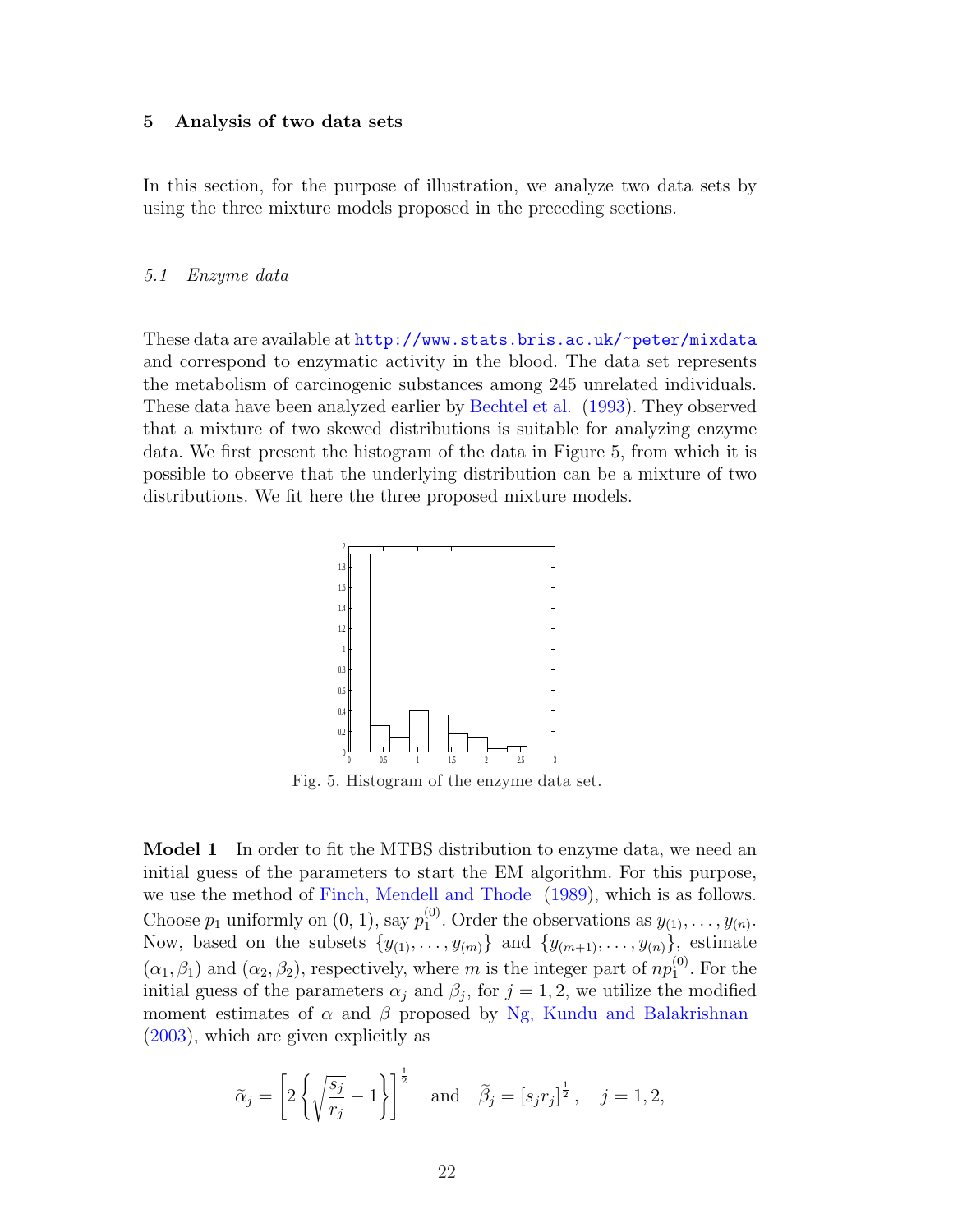where

$$
s_1 = \frac{1}{m} \sum_{i=1}^m y_{(i)}, \quad s_2 = \frac{1}{n-m} \sum_{i=m+1}^n y_{(i)},
$$
  

$$
r_1 = \left[ \frac{1}{m} \sum_{i=1}^m \frac{1}{y_{(i)}} \right]^{-1}, \quad \text{and} \quad r_2 = \left[ \frac{1}{n-m} \sum_{i=m+1}^n \frac{1}{y_{(i)}} \right]^{-1}.
$$

For different choices of  $p_1$ , we perform the EM algorithm and, if the relative absolute difference of the log-likelihood values between two consecutive EM steps is less than  $10^{-4}$ , we stop the EM algorithm. Through this approach, we determine the ML estimates of the model parameters as  $\hat{\alpha}_1 = 0.5325$ ,  $\hat{\beta}_1 = 0.1747, \ \hat{\alpha}_2 = 0.3187, \ \hat{\beta}_2 = 1.2736, \ \hat{p} = 0.6289, \text{ and the maximized}$ log-likelihood (MLL) value to be −59.1681. The corresponding approximate 95% confidence intervals are found to be (0.3011, 0.7639), (0.0906, 0.2588), (0.1762, 0.4612), (0.7047, 1.8425), and (0.3978, 0.8600), respectively.

Model 2 In order to fit the MBSLBS distribution to enzyme data, we employ the following method to obtain initial guess values for the unknown parameters. We choose some guess value of p, say  $0 < p^{(0)} < 1$ , and then for each data point we assign group 1 (BS) with probability  $p^{(0)}$  and group 2 (LBS) with probability  $1-p^{(0)}$ . Next, based on the group 1 observations, we estimate the parameters  $\alpha_1$  and  $\beta_1$  and those are the guess values of  $\alpha_1$  and  $\beta_1$ . Similarly, based on the group 2 observations, we obtain the guess values of the parameters  $\alpha_2$  and  $\beta_2$ . Using these initial guess values and for different choices of p, we perform the EM algorithm and adopted the same stopping criterion as in Model 1. The ML estimates so determined for this model are  $\hat{\alpha}_1 = 0.3652$ ,  $\hat{\beta}_1 = 0.1705, \ \hat{\alpha}_2 = 1.2738, \ \hat{\beta}_2 = 0.2125, \ \hat{p} = 0.4496, \text{ and the MLL value is}$ −71.0908. The corresponding approximate 95% confidence intervals are found to be (0.1974, 0.5331), (0.0894, 0.2516), (0.6824, 1.8652), (0.1124, 0.3126), and (0.2599, 0.6393), respectively.

Model 3 In order to fit the RMBSLBS distribution to enzyme data, the initial estimates for the parameters were determined in the same way as in Model 2. First, we obtain the initial estimates of  $\alpha_1$  and  $\alpha_2$  and then took the initial estimate of  $\alpha$  as the average of these two estimates. Similarly, we also obtain the initial estimate of  $\beta$  and adopted the same stopping criterion as stated above. The ML estimates so determined for this model are  $\hat{\alpha} = 1.0375$ ,  $\beta = 0.2163$ ,  $\hat{p} = 0.4166$ , and the MLL value is −115.899. The corresponding approximate 95% confidence intervals are found to be (0.5767; 1.4923), (0.1252; 0.3074), and (0.2255; 0.6077), respectively.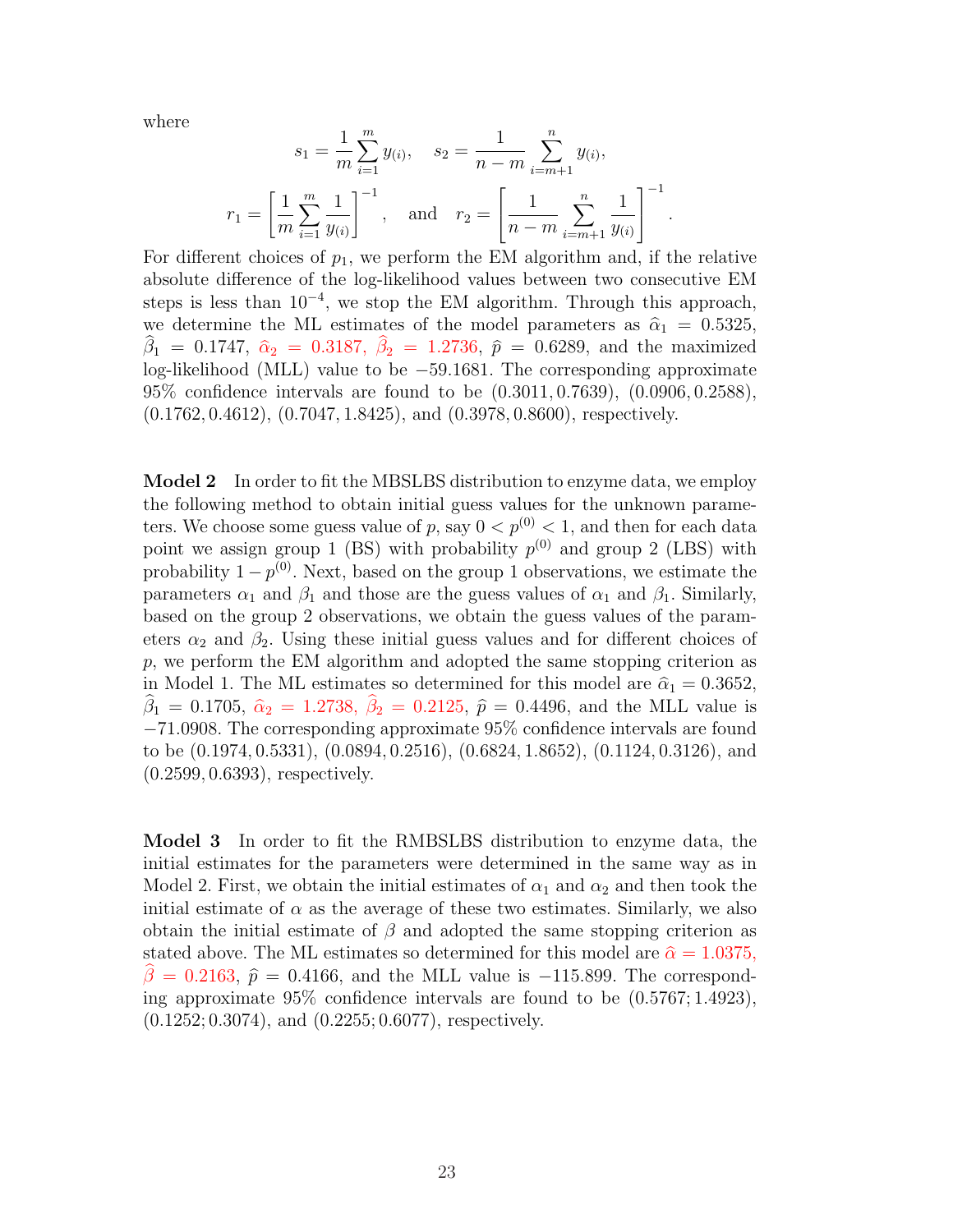Model checking The natural question that arises now is how good are the fits of these models to the enzyme data set. For this purpose, we calculate the Kolmogorov-Smirnov (KS) distance between the empirical CDF and the estimated theoretical CDF for the three models. The KS distances for Models 1, 2 and 3 turn out to be 0.053, 0.111 and 0.151, with the associated p-values as 0.507, 0.005, and < 0.0001, respectively. The empirical survival function (ESF) and the fitted survival function (FSF) for the three models are presented in Figure 6. Based on the KS distances and the associated  $p$ -values, we conclude that Model 1 provides the best fit to the enzyme data.



Fig. 6. ESF and FSF of the three mixture models for the enzyme data.

# 5.2 Depressive condition data

The scale "general rating of affective symptoms for pre-schoolers" (GRASP) measures behavioral and emotional problems of children, who can be classified with depressive condition or not according to this scale. A study conducted by Dr. Nelson Araneda from the University of La Frontera, Temuco, Chile, and the authors, in a city located at the southern part of Chile resulted in real data corresponding to the scores of the GRASP scale of children, which are as follows (frequency in parentheses and none when it is one):  $19(16)$ ,  $20(15)$ , 21(14), 22(9), 23(12), 24(10), 25(6), 26(9), 27(8), 28(5), 29(6), 30(4), 31(3), 32(4), 33, 34, 35(4), 36(2), 37(2), 39, 42, 44. After subtracting the value 16 from each observation, we fit the three mixture models for these data. The histogram of depressive condition data is presented in Figure 7.

By fitting the three mixture models to depressive condition data and using the same methods as applied to enzyme data, the ML estimates of the model parameters, MLL values and KS distances with their associated p-values for all three models are determined. These results are presented in Table 2. We have also plotted the ESF and the FSF for all three models in Figure 8. From the  $p$ -values, we conclude that all three models provide good fit to depressive condition data. However, it is of interest to observe that Model 3 yields the shortest KS distance and the largest p-value. Therefore, based on the KS distance, we conclude that Model 3 provides the best fit to these data.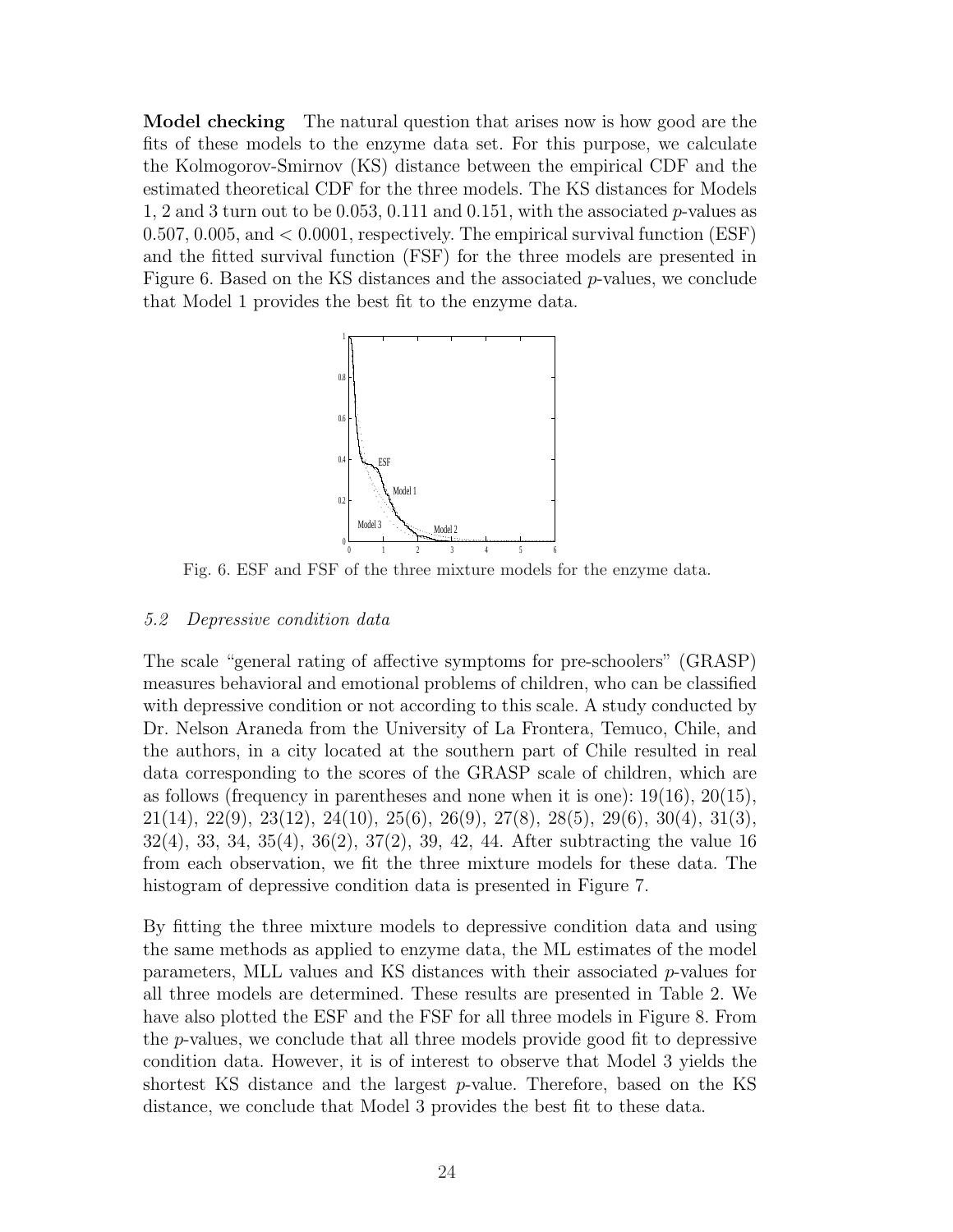

Fig. 7. Histogram of the depressive condition data.

Table 2 ML estimates, MLL and KS distances with their associated p-values for the three mixture models fitted to depressive condition data.

|       |            |               | Goodness-of-fit |           |               |                                                        |    |                 |
|-------|------------|---------------|-----------------|-----------|---------------|--------------------------------------------------------|----|-----------------|
| Model | $\alpha_1$ | $\beta_1$     | $\alpha_2$      | $\beta_2$ | $\mathcal{D}$ | MLL                                                    | KS | <i>p</i> -value |
|       |            | 0.5792 7.3003 |                 |           |               | $0.1349$ $20.2561$ $0.9631$ $-387.522$ $0.091$ $0.218$ |    |                 |
|       | 0.6031     | 7.5789        | 61.4061         |           |               | $0.0010$ $0.9966$ $-388.094$ $0.092$                   |    | 0.206           |
|       | 0.5976     |               |                 |           |               | $5.6647$ $0.5976$ $5.6647$ $0.1756$ $-388.726$ $0.085$ |    | 0.283           |



Fig. 8. ESF and FSF of the three mixture models for the depressive condition data.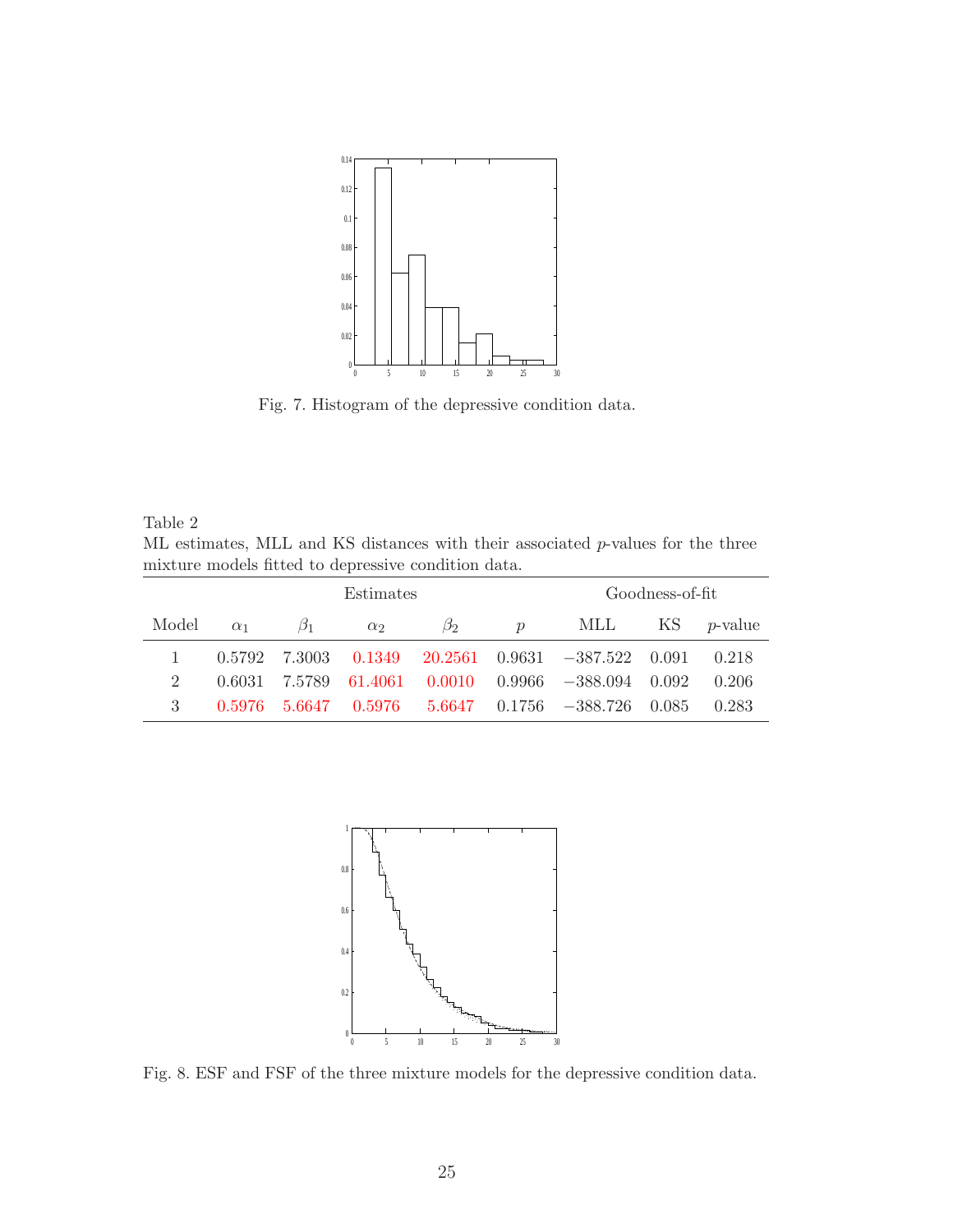# 6 Concluding comments

In this paper, we have considered three different mixture models based on the Birnbaum-Saunders and length-biased Birnbaum-Saunders distributions, and discussed some of their structural aspects. Since the ML estimation by direct maximization of the log-likelihood function is numerically quite involved, we have proposed the EM algorithm for this purpose in order to simplify this estimation procedure. We have analyzed two data sets for the purpose of illustration and it has been demonstrated that the proposed mixture models as well as the suggested EM algorithm work very well. The shapes of the densities and hazard rate functions are important indicators for data analysis as well as for model selection. For the three mixture models, we have used graphical tools to examine their shapes. An analytical examination of the form and features of these functions, for the proposed mixture models, is of interest and remains open. For Model 3, however, it can be shown that the densities and hazard rate functions are both unimodal.

# Acknowledgments

Research work of V. Leiva and A. Sanhueza were partially supported by FONDECYT 1080326 and 1090265 grants from Chile.

## References

- Balakrishnan, N., Leiva, V., Sanhueza, A., Cabrera, E. 2009. Mixture inverse Gaussian distribution and its transformations, moments and applications. Statistics 43, 91-104.
- Balakrishnan, N., Leiva, V., Sanhueza, A., Vilca, F. 2009. Estimation in the Birnbaum-Saunders distribution based on scale-mixture of normals and the EM-algorithm. Stat. Oper. Res. Trans. 33, 171-192.
- Bebbington, M., Lai, C-D, Zitikis, R., 2008. A proof of the shape of the Birnbaum-Saunders hazard rate function. Mathem. Scientist 33, 49-56.
- Bhattacharyya, G.K, Fries, A., 1982. Fatigue failure models: Birnbaum– Saunders vs. inverse Gaussian. IEEE Trans. Rel. 31, 439-440.
- Birnbaum, Z.W., Saunders, S.C., 1969. A new family of life distributions. J. Appl. Prob.6, 319-327.
- Bechtel, Y.C., Bonaiti-Pellie, C., Poisson, N., Magnette, J., Bechtel, P.R., 1993. A population and family study of n-acetyltransferase using caffeine urinary metabolites. Clin. Pharmacol. Therapeut. 54, 134-141.
- Chhikara, R.S., Folks, J.L., 1989. The Inverse Gaussian Distribution. Marcel Dekker, New York.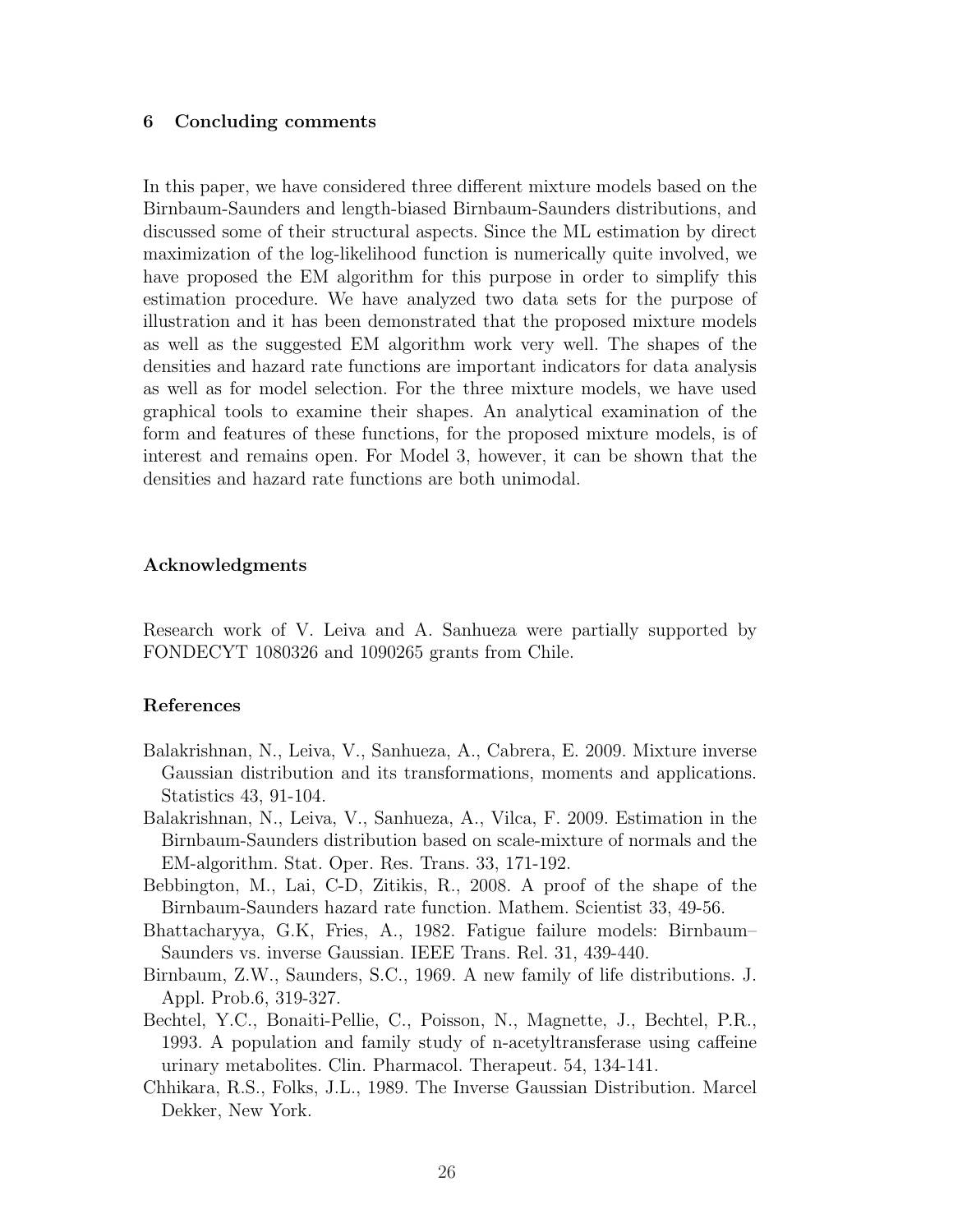- Cox, D.R., 1969. Some sampling problems in technology. In New Developments in Survey Sampling (Johnson, N.L., Smith, H. Jr., Eds.), 506-527, Wiley, New York.
- Dempster, A.P., Laird, N.M., Rubin, D.B., 1977. Maximum likelihood from incomplete data via the EM algorithm. J. R. Stat. Soc.. Ser. B 39, 1-38.
- Desmond, A.F., 1985. Stochastic models of failure in random environment. Can. J. Stat. 13, 171-183.
- Desmond, A.F., 1986. On the relationship between two fatigue-life models. IEEE Trans. Rel. 35, 167-169.
- Efron, B., Hinkley, D., 1978, Assessing the accuracy of the maximum likelihood estimator: observed vs. expected Fisher information. Biometrika 65, 457- 487.
- Engelhardt, M., Bain, L.J., Wright, F.T., 1981. Inferences on the parameters of the Birnbaum-Saunders fatigue life distribution based on maximum likelihood estimation. Technometrics 23, 251-256.
- Fisher, R.A., 1934. The effects of methods of ascertainment upon the estimation of frequencies. Ann. Eugenics 6, 1325.
- Finch, S.J., Mendell, N.R., Thode, Jr. H.C., 1989. Probabilistic measures of adequacy of a numerical search for a global maximum. J. Amer. Stat. Soc.84, 1020-1023.
- Gupta, R.C., Akman, O., 1995. On the reliability studies of a weighted inverse Gaussian distribution. J. Stat. Plan. Infer. 48, 69-83.
- Gupta, R.C., Akman, O., 1997. Estimation of critical points in the mixture of inverse Gaussian model. Stat. Papers 38, 445-452.
- Gupta, R.C., Keating, J.P., 1985. Relations for reliability measures under length biased sampling. Scand. J. Stat. 13, 49-56.
- Gupta, R.C., Kirmani, S.N.U.A., 1990. The role of weighted distributions in stochastic modeling. Comm. Stat. Theor. Meth. 19, 3147-3162.
- Jain, K., Singh, H., Bagai, I., 1989. Relations for reliability measures of weighted distributions. Comm. Stat. Theor. Meth. 18, 4393-4412.
- Johnson, N.L., Kotz, S., Balakrishnan, N., 1994. Continuous Univariate Distributions — Vol. 1. 2nd edition. Wiley, New York.
- Johnson, N.L., Kotz, S., Balakrishnan, N., 1995. Continuous Univariate Distributions — Vol. 2. 2nd edition. Wiley, New York.
- Jorgensen, B., 1987. Some properties of the exponential dispersion model. J. R. Stat. Soc.. Ser. B 49, 127-162.
- Jorgensen, B., Seshadri, V., Whitmore, G.A., 1991. On the mixture of the inverse Gaussian distribution with its complementary reciprocal. Scand. J. Stat. 18, 77-89.
- Khattree, R., 1989. Characterization of inverse Gaussian and gamma distributions through their length biased versions. IEEE Trans. Rel. 38, 610-611.
- Kundu, D., Kannan, N., Balakrishnan, N., 2008. On the hazard function of Birnbaum-Saunders distribution and associated inference. Comp. Stat. Data Anal. 52, 2692-2702.
- Leiva, V., Sanhueza, A., Angulo, J.M., 2009. A length-biased version of the